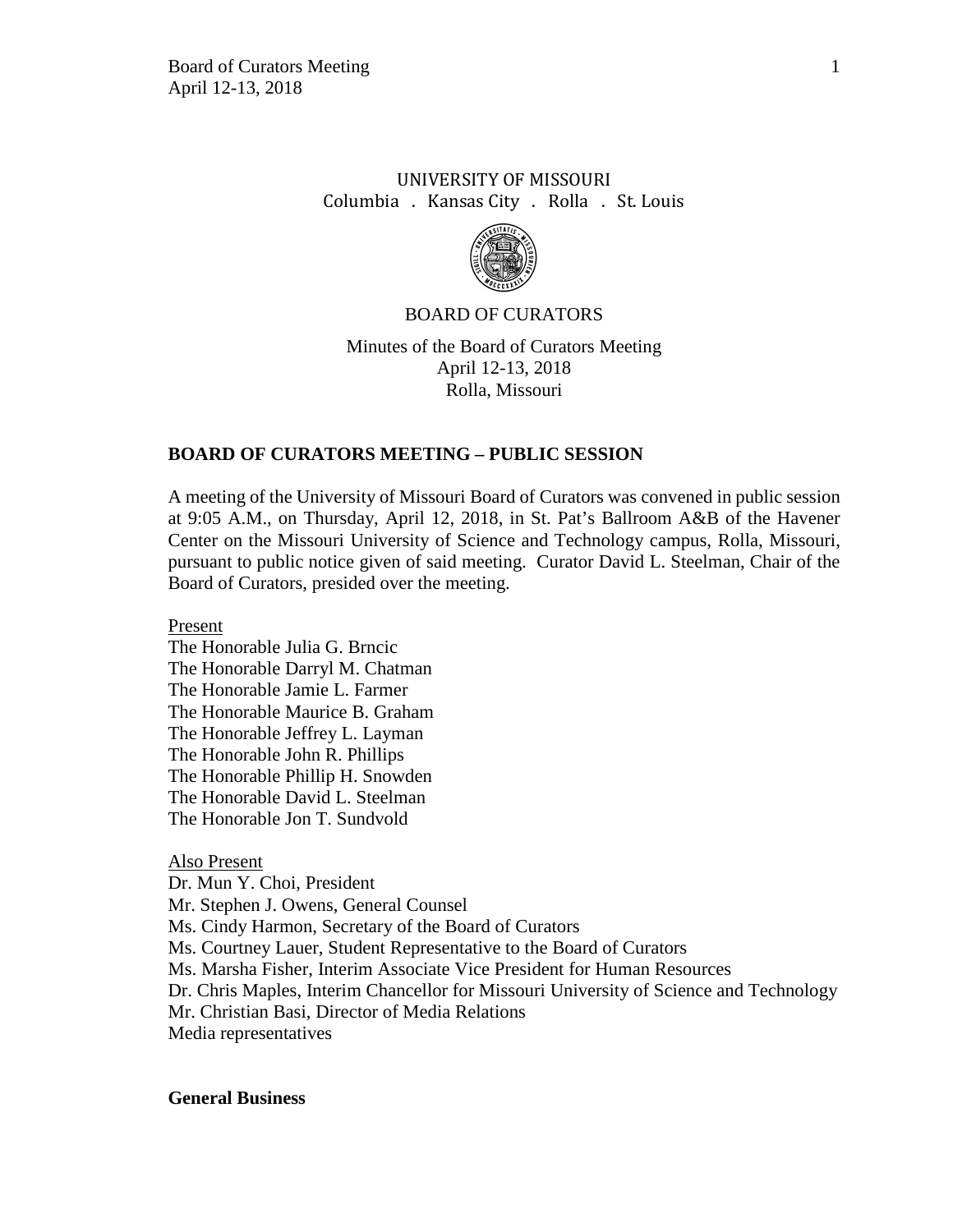### Resolution for Executive Session of the Board of Curators Meeting

It was moved by Curator Graham and seconded by Curator Brncic, that there shall be an executive session with a closed record and closed vote of the Board of Curators meeting April 12-13, 2018 for consideration of:

- **Section 610.021(1), RSMo**, relating to matters identified in that provision, which include legal actions, causes of action or litigation, and confidential or privileged communications with counsel; and
- **Section 610.021(2), RSMo,** relating to matters identified in that provision, which include leasing, purchase, or sale of real estate; and
- **Section 610.021(3), RSMo**, relating to matters identified in that provision, which include hiring, firing, disciplining, or promoting of particular employees; and
- **Section 610.021(12), RSMo,** relating to matters identified in that provision, which include sealed bids and related documents and sealed proposals and related documents or documents related to a negotiated contract; and
- **Section 610.021 (13), RSMo**, relating to matters identified in that provision, which include individually identifiable personnel records, performance ratings, or records pertaining to employees or applicants for employment; and
- **Section 610.021 (17), RSMo**, relating to matters identified in that provision, which include confidential or privileged communications between a public governmental body and its auditor.

Roll call vote of the Board:

Curator Brncic voted yes. Curator Chatman voted yes. Curator Farmer was absent for vote. Curator Graham voted yes. Curator Layman voted yes. Curator Phillips voted yes. Curator Snowden voted yes. Curator Steelman voted yes. Curator Sundvold voted yes.

The motion carried.

The public session of the Board of Curators meeting recessed at 9:07 AM on Thursday, April 12, 2018.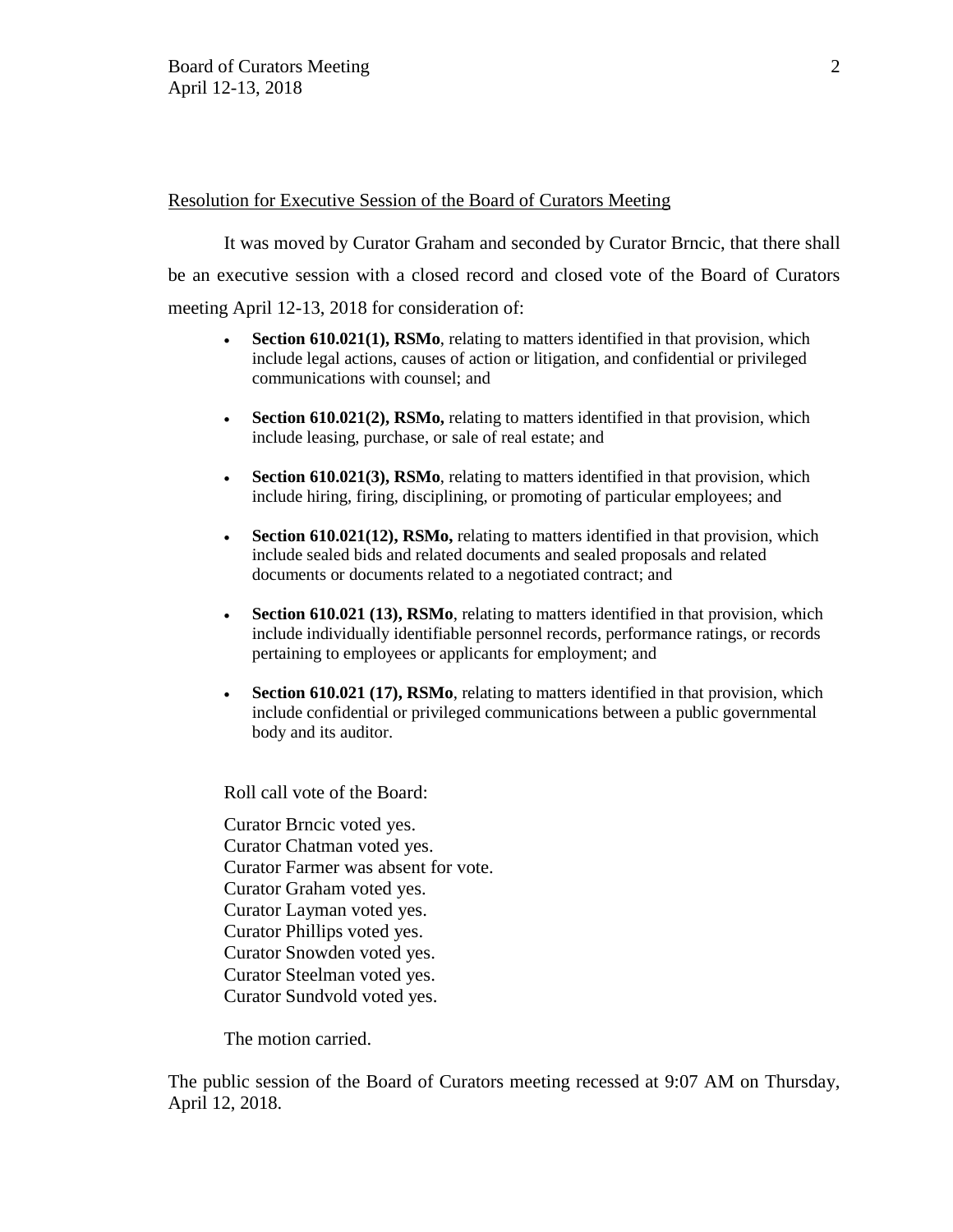#### **Board of Curators Meeting – Executive Session**

A meeting of the University of Missouri Board of Curators was convened in executive session at 9:10 A.M., on Thursday, April 12, 2018, in the Silver and Gold Room of the Havener Center on the Missouri University of Science and Technology campus, Rolla, Missouri, pursuant to public notice given of said meeting. Curator David L. Steelman, Chair of the Board of Curators, presided over the meeting.

#### Present

The Honorable Julia G. Brncic The Honorable Darryl M. Chatman The Honorable Jamie L. Farmer The Honorable Maurice B. Graham The Honorable Jeffrey L. Layman The Honorable John R. Phillips The Honorable Phillip H. Snowden The Honorable David L. Steelman The Honorable Jon T. Sundvold

#### Also Present

Dr. Mun Y. Choi, President Mr. Stephen J. Owens, General Counsel Ms. Cindy Harmon, Secretary of the Board of Curators

### **General Business**

President's Report on performance goals – presented by President Choi

No action taken by the Board.

Interim Chancellor Maples and Interim Associate Vice President of Human Resources Fischer joined the meeting.

President's Report on Personnel Matters – presented by President Choi

No action taken by the Board.

Interim Chancellor Maples and Interim Associate Vice President Fischer excused themselves from the meeting.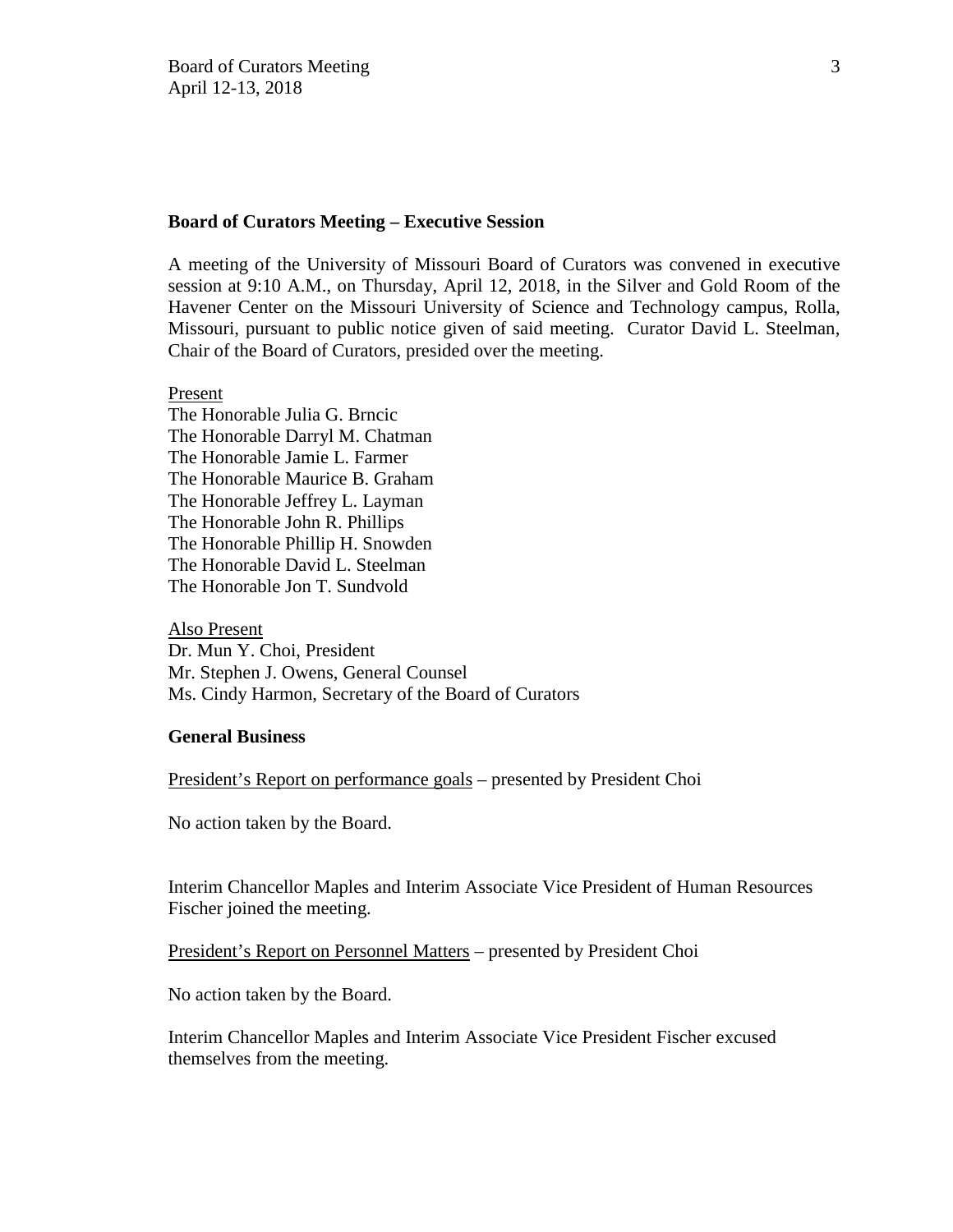General Counsel and Litigation Report – presented by General Counsel Owens

The executive session of the Board of Curators meeting recessed at 10:35 AM on Thursday, April 12, 2018.

- **10:30 A.M. Meeting by invitation for the Board of Curators, President and Intercampus Faculty Council**  St. Pat's Ballroom C, Havener Center
- **12:00 P.M. Luncheon by invitation for the Board of Curators, President, General Officers and Missouri University of Science and Technology Student Leaders** Carver/Turner Room, Havener Center

### **1:15 P.M. Reconvened Public Session**

A meeting of the University of Missouri Board of Curators was reconvened in public session at 1:35 P.M., on Thursday, April 12, 2018, in St. Pat's Ballroom A&B of the Havener Center on the Missouri University of Science and Technology campus, Rolla, Missouri, pursuant to public notice given of said meeting. Curator David L. Steelman, Chair of the Board of Curators, presided over the meeting.

Present

The Honorable Julia G. Brncic The Honorable Darryl M. Chatman The Honorable Jamie L. Farmer The Honorable Maurice B. Graham The Honorable Jeffrey L. Layman The Honorable John R. Phillips The Honorable Phillip H. Snowden The Honorable David L. Steelman The Honorable Jon T. Sundvold

Also Present Dr. Mun Y. Choi, President Mr. Stephen J. Owens, General Counsel Ms. Cindy Harmon, Secretary of the Board of Curators Ms. Courtney Lauer, Student Representative to the Board of Curators Dr. Gary K. Allen, Vice President for Information Technology Dr. Barbara A. Bichelmeyer, Interim Chancellor for University of Missouri – Kansas **City** Dr. Alexander Cartwright, Chancellor for University of Missouri-Columbia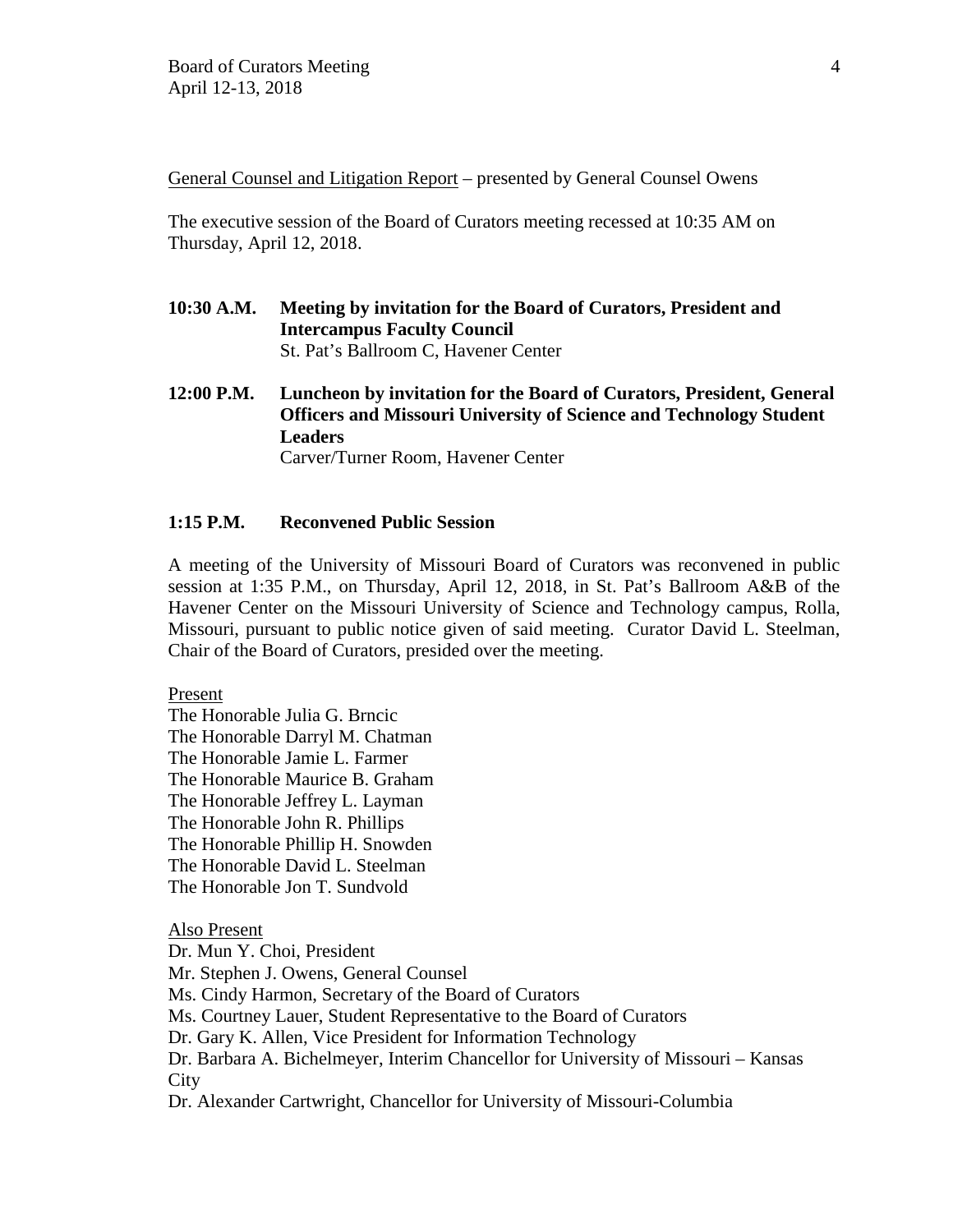Mr. Jonathan Curtright, Chief Executive Officer, MU Health Ms. Marsha Fisher, Interim Associate Vice President for Human Resources Dr. Thomas F. George, Chancellor for University of Missouri-St. Louis Dr. Steven W. Graham, Senior Associate Vice President for Academic Affairs Dr. Chris Maples, Interim Chancellor for Missouri University of Science and Technology Dr. Mark McIntosh, Vice President for Research and Economic Development Dr. Kevin G. McDonald, Chief Diversity Officer Ms. Michelle M. Piranio, Interim Chief Audit Executive Mr. Ryan D. Rapp, Vice President for Finance Dr. Marshall Stewart, Vice Chancellor, Extension and Engagement Ms. Christine Holt, Chief of Staff, UM System Mr. Christian Basi, Director of Media Relations Media representatives

#### **General Business**

Student Representative to the Board of Curators Report – presented by Courtney Lauer (information only)

Ms. Lauer reported on student leader activities for each campus.

#### **Consent Agenda**

It was endorsed by President Choi, moved by Curator Graham and seconded by

Curator Layman, that the following items be approved by consent agenda:

### **Consent Agenda**

- 1. Minutes, February 1-2, 2018 Board of Curators Meeting
- 2. Minutes, February 1-2, 2018 Board of Curators Committee Meetings
- 3. Minutes, March 1, 2018 Special Board of Curators Meeting
- 4. Minutes, March 20, 2018 Special Board of Curators Meeting and Finance Committee Meeting
- 5. Degrees, Spring Semester 2018 for all campuses
- 6. Amendment, Collected Rules and Regulations 340.070, Faculty Leave, UM
- 7. New Collected Rules and Regulations 280.040, Student Involuntary Health Leave of Absence Rules and Regulations
- 8. Approval of Spinal Cord Injuries and Congenital or Acquired Disease Processes Research Program Proposals
- 9. Sole Source Inhaled Nitric Oxide, MUHC
- 10. Sole Source Chargemaster Software, MUHC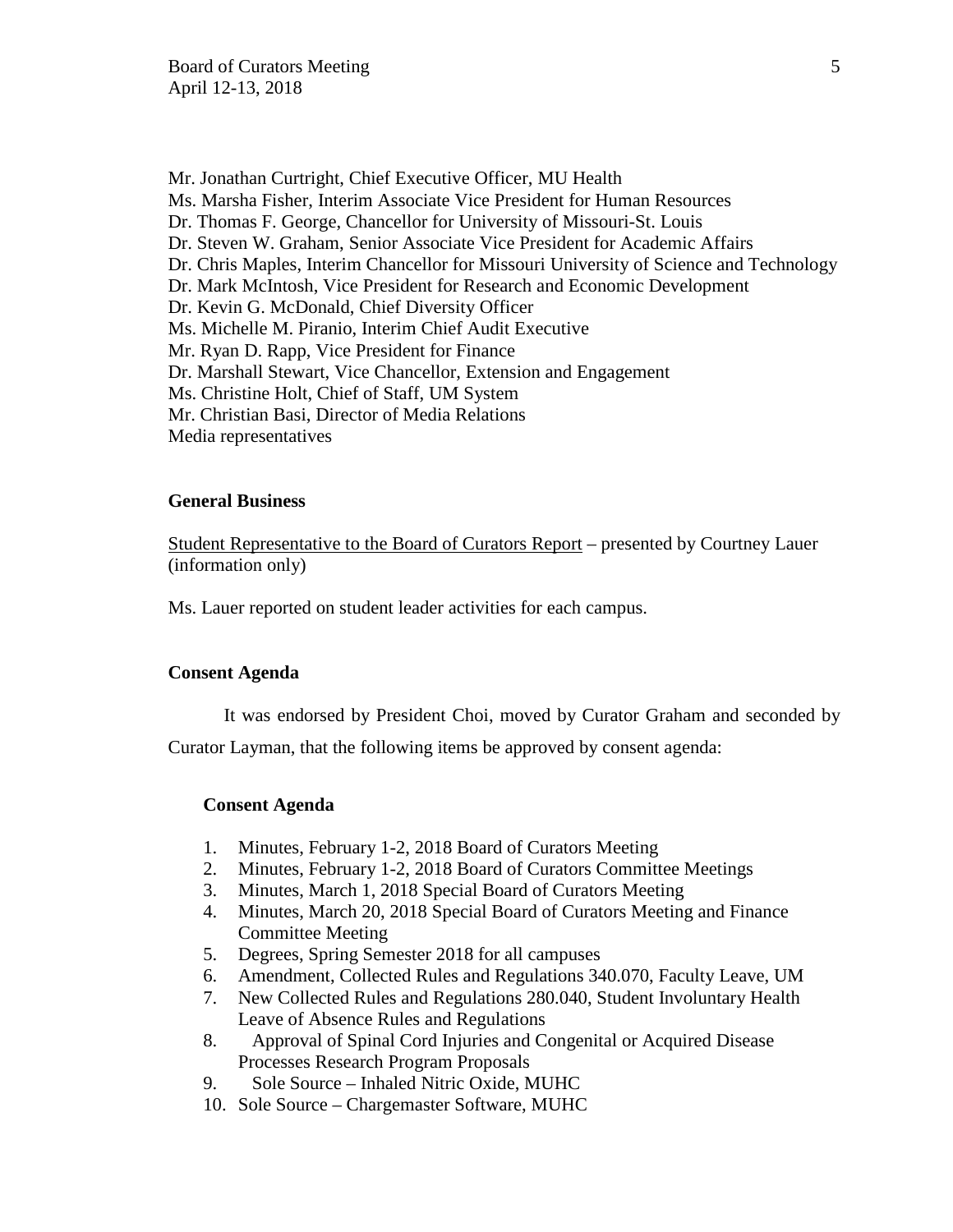- 11. Revisions, University of Missouri Kansas City School of Dentistry Standards of Professional Conduct and Honor Council Procedures, UMKC
- 1. Minutes, February 1-2, 2018 Board of Curators Meeting as provided to the curators for review and approval.
- 2. Minutes, February 1-2, 2018 Board of Curators Committee Meetings as provided to the curators for review and approval.
- 3. Minutes, March 1, 2018 Special Board of Curators Meeting as provided to the curators for review and approval.
- 4. Minutes, March 20, 2018 Special Board of Curators Meeting and Finance Committee Meeting – as provided to the curators for review and approval.
- 5. Degrees, Spring Semester 2018 for all campuses –

that the action of the President of the University of Missouri System in awarding degrees and certificates to candidates recommended by the various faculties and committees of the four University of Missouri System campuses who fulfill the requirements for such degrees and certificates at the end of the Spring Semester 2018, shall be approved, and that the lists of said students who have been awarded degrees and certificates be included in the records of the meeting.

6. Amendment, Collected Rules and Regulations 340.070, Faculty Leave, UM –

#### **Chapter 340: Employee Absences**

#### **340.070 Faculty Leave**

Bd. Min. 1-31-08; Amended 2-06-09; Amended 12-10-10; Amended 7-27-12; Amended 2-9- 17; Amended Bd. Min. 4-12-18.

A. **Professional Leave** – Within the specifications described below, each campus will develop an application and review process to approve leaves and stipulate the duration (not to exceed one year) and support associated for each leave aligned with institutional priorities and commensurate with available resources. All faculty members who accept a paid leave must state their intention to return to the University for the same amount of time they plan to be gone. Return of the faculty member for such period of time does not guarantee that the period of such leave shall be taken into account as service credit for purposes of the University's Retirement, Disability, and Death Benefit Plan. Exemptions to returning to the University at the conclusion of the leave can only be granted by the president upon recommendation of the chancellor. Additionally, all faculty members must file a report on the accomplishments during the leave period as specified by their chancellor or chancellor's designee.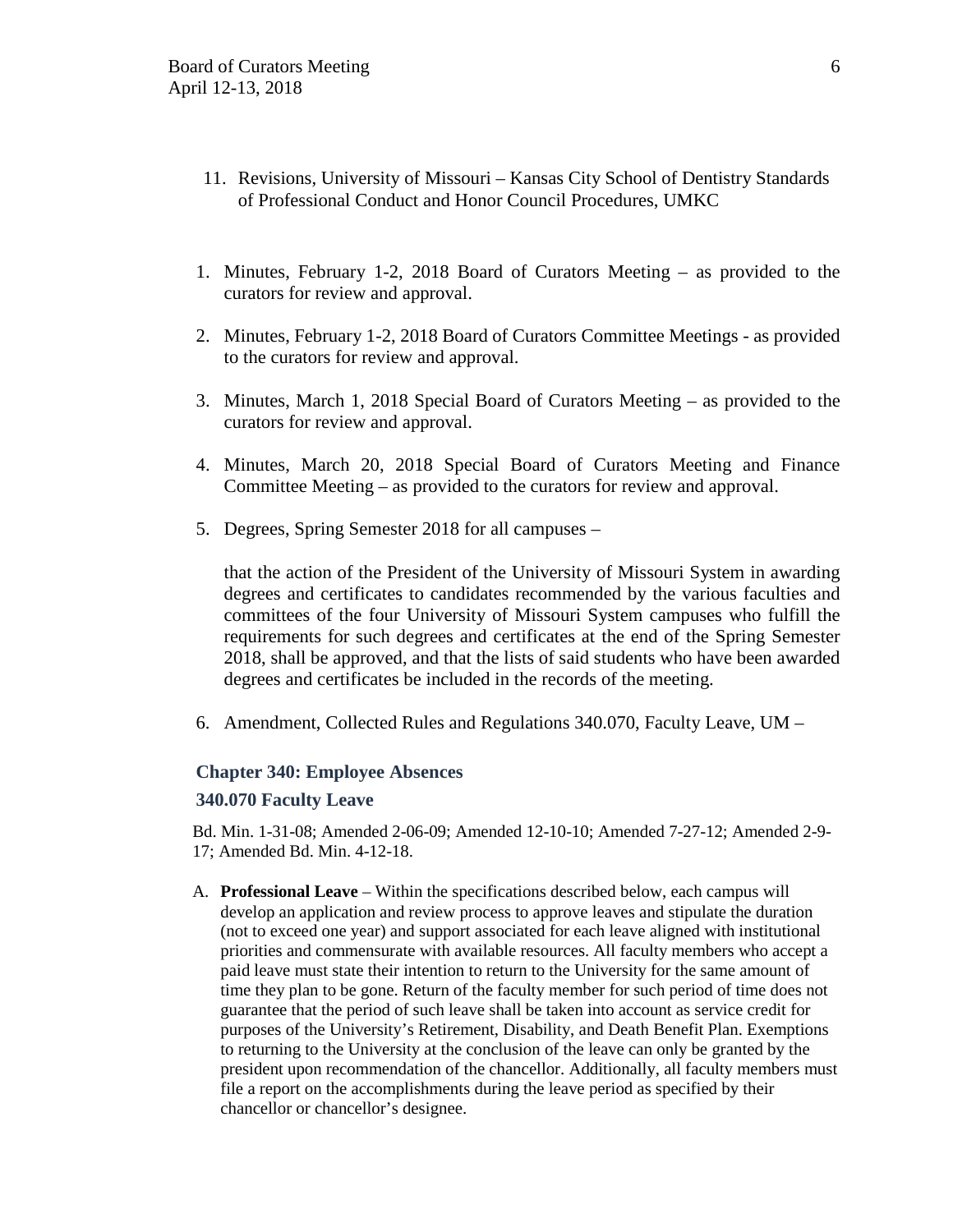- 1. **Research Leave**. Tenured, tenure-track, and full-time, ranked non-tenure track research faculty members with established scholarly, artistic or research records are eligible to apply for a research leave. A research leave may be taken for a period of time up to a full year. If a faculty member receives an external fellowship or grant support for a research leave, the University may supplement such support to provide full regular salary; if such external support is not received, the University may provide full regular salary. Additional travel funds and leave related expenses may be provided as deemed appropriate.
- 2. **Development Leave**. Tenured, tenure-track and full-time, ranked non-tenure track faculty members are eligible to apply for a development leave to pursue personal, professional, instructional, or administrative development. Development leave may be taken for a period of time up to a full year. If a faculty member receives external fellowship or grant support for a development leave, the University may supplement such support to provide full regular salary; if such external support is not received, the University may provide full regular salary. Additional travel funds and leave related expenses may be provided as deemed appropriate.
- 3. **Sabbatical Leave**. Tenured faculty members are eligible to apply for a sabbatical leave after six or more years of service, and can reapply for subsequent sabbatical leaves six years after the prior sabbatical leave. Sabbatical leaves may be taken for a period of time up to a full year. A faculty member on a sabbatical leave will receive up to one-half their regular annual salary. Additional travel funds and leave related expenses may be provided as deemed appropriate.
- B. **Personal Leave** Within the specifications described below, each campus will develop an application and review process to approve personal leaves and stipulate the duration (not to exceed one year) and support associated for each leave. All leaves must be documented in writing, recorded, and approved by signature of the provost or designee.
	- 1. **Leave of Absence**. Faculty members may apply for a personal leave without pay. A leave of absence may be granted in cases of exceptional personal or institutional reasons, such as medical leave beyond the requirements of the Family and Medical Leave Act (FMLA). A leave of absence without pay may be granted for a period not to exceed one year and may not extend past the ending date of the faculty member's appointment. Any extension of the one year limit must be approved by the chancellor.

#### 2. **Paid Family and Medical Leave**

- 1. A tenured, or tenure-track, or full-time, ranked non-tenure track faculty member who is eligible for family and medical leave (see Section 340.010) will be paid, up to 12 weeks, during any portion of such leave that occurs during the faculty member's normally scheduled work duties. Paid family and medical leaves cannot exceed more than two 12-week paid leaves within a six-year period. Additional leaves during any six-year period will be unpaid. However, if such faculty member is covered by another approved University vacation/sick leave policy, the provisions of such vacation/sick leave policy shall apply in determining the extent to which the family and medical leave shall be paid.
- 2. Under no circumstance can a faculty member exceed 12 weeks of family and medical leave within any 12-month period unless such leave is for covered service member leave for which the maximum is described in Section 340.010. However, given that the traditional semester is 16-weeks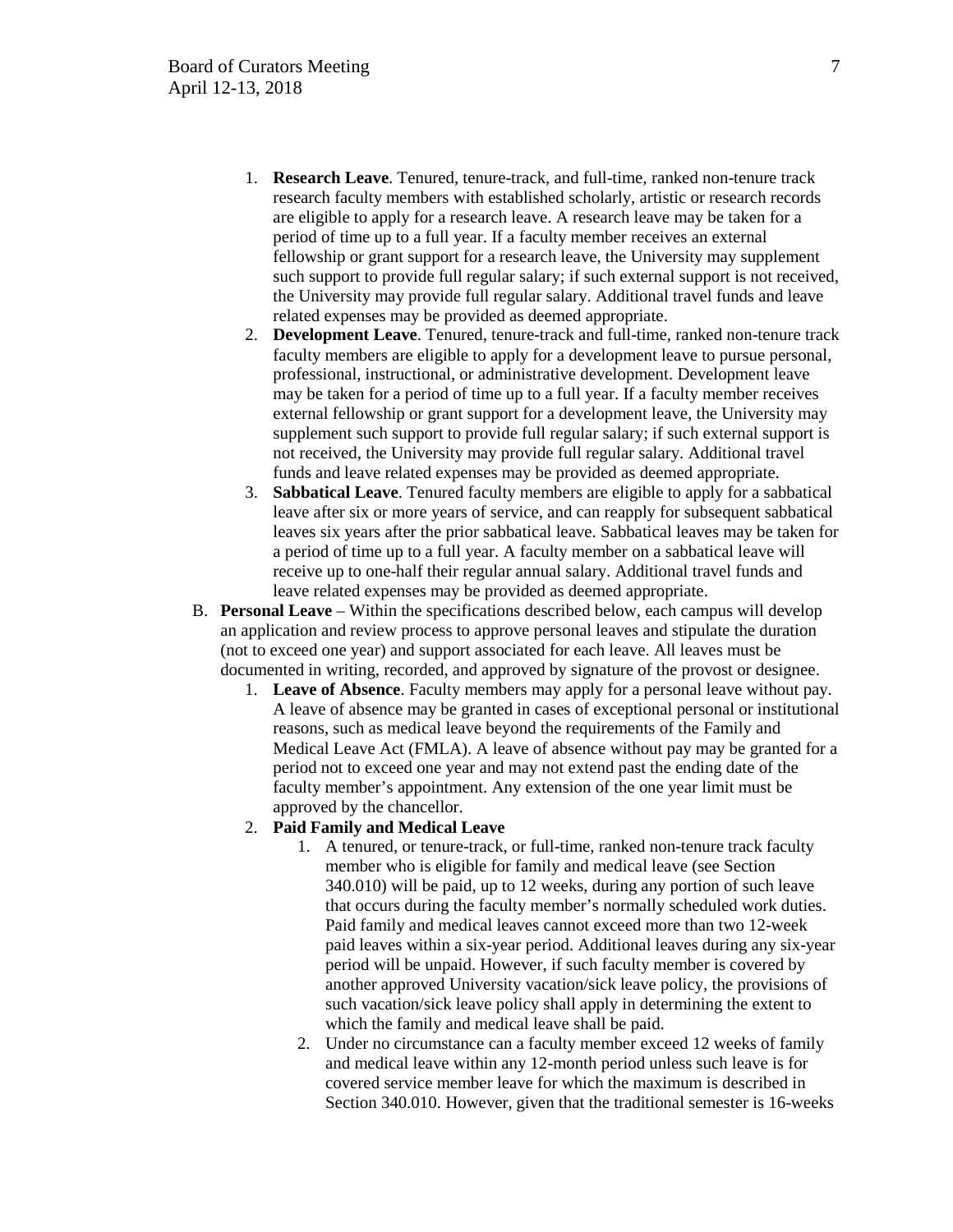in duration, it is important not to interrupt the teaching and learning environment of students. Therefore, any faculty member who would normally have teaching responsibilities and is returning from a family and medical leave mid-semester will not be expected to return to the classroom until the start of a new term. In order to receive pay upon the return from a 12-week family and medical leave or a 26-week covered service member leave, a differentiated work load must be negotiated. This differentiated work load must be documented in writing and approved by the department chair, dean[1] and the provost or designee. If negotiated, the faculty member may be eligible to receive pay for the remainder of the semester. Faculty members who take family and medical leave, either paid or unpaid, shall not, because of such leave, be assigned heavier work load or be otherwise discriminated against.

- C. **Military Leave** See Section 340.010 and the HR Policy Manual for further information regarding military leave.
- D. **Definition of Full-time, Ranked, Non-Tenure (NTT) Faculty**. For purposes of this policy, there shall be four main types of full-time, ranked NTT faculty. Each should have primary responsibility in a single area: teaching, or research, or clinical practice, or extension activities. The titles should identify the area. Within each area, there shall be three ranks:
	- 1. Research faculty (Research Professor, Associate Research Professor, Assistant Research Professor)
	- 2. Teaching faculty (Teaching Professor, Associate Teaching Professor, Assistant Teaching Professor)
	- 3. Clinical/Professional Practice faculty (Clinical Professor, Associate Clinical Professor, Assistant Clinical Professor or Professional Practice Professor, Associate Professional Practice Professor, Assistant Professional Practice Professor)
	- 4. Extension faculty (Extension Professor, Associate Extension Professor, Assistant Extension Professor, Extension Professional, Associate Extension Professional, Assistant Extension Professional)
	- 5. Librarian faculty (Librarian I/II, Librarian III, Librarian IV) on campuses whose librarian faculty have opted for NTT status as a body, whose faculty council or faculty senate, as appropriate to the individual campus, has formally recognized librarian faculty as having NTT status as a body and whose Chancellor has approved such recognition.

[1] On campuses with no schools or colleges and, therefore, no deans, there is no requirement for approval by the dean.

7. New Collected Rules and Regulations 280.040, Student Involuntary Health Leave of Absence Rules and Regulations, UM

### **Chapter 280: Student Health**

**280.040 Student Involuntary Health Leave of Absence Rules and Regulations**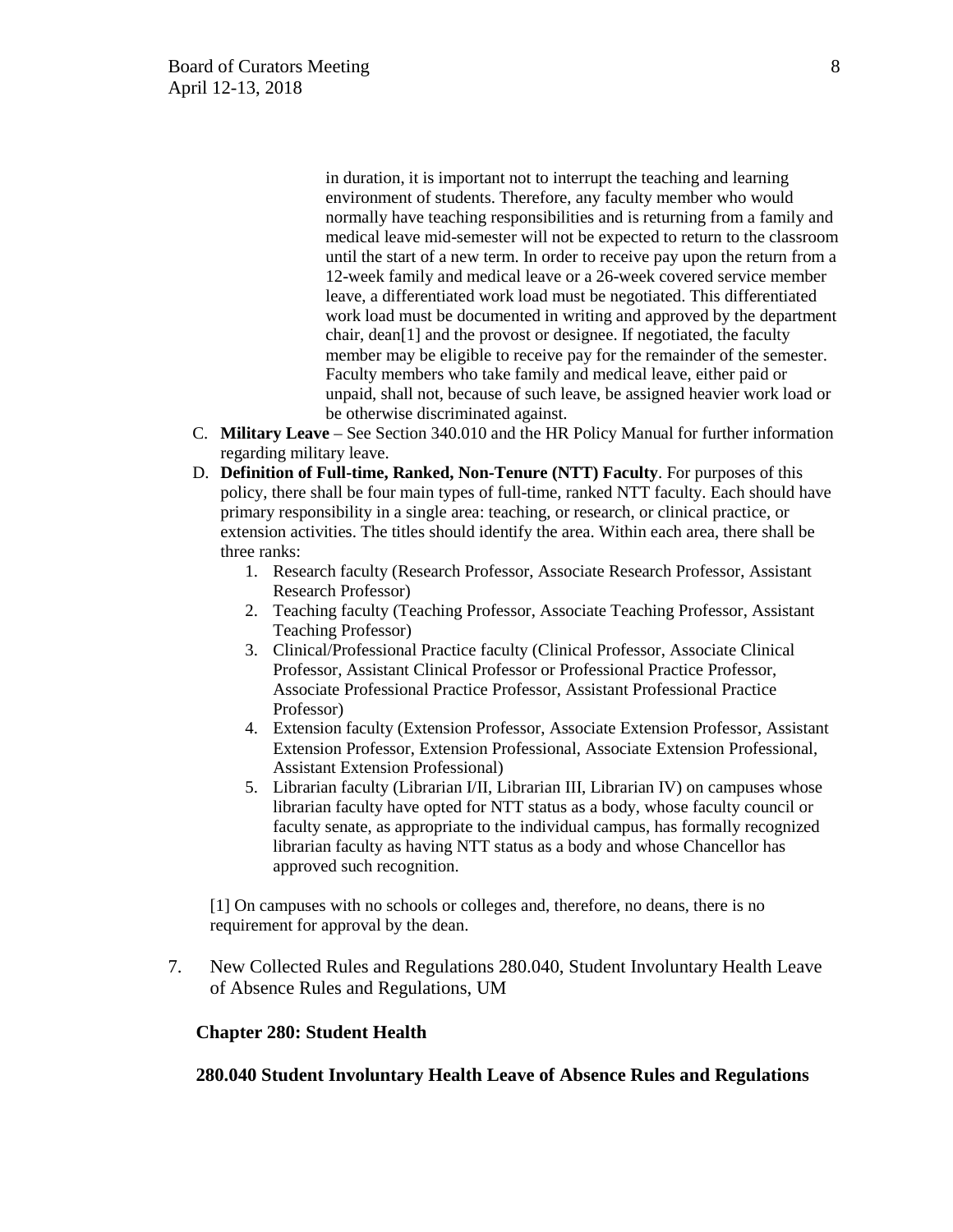- A. **Procedure Development.** Each Chancellor shall establish appropriate procedures consistent with this section for student involuntary health leave of absences. These procedures are subject to review and approval by the President and review and approval as to legal form by the Office of the General Counsel.
- B. **Scope.** The adoption and the administration of student involuntary health leave of absence procedures is delegated to the Chancellor of each campus. The following general principles shall guide the adoption and administration of those procedures.
	- 1. That administration of student involuntary health leave of absence procedures shall be applicable to all students and be designed to protect the health, safety, and welfare of the campus community and that of the individual student to which it applies.
	- 2. That campus rules governing a student involuntary health leave of absence shall be compatible with the general rules of student conduct and equal employment/educational opportunity policies of the University of Missouri.
	- 3. That all practices must conform to applicable state and federal laws, and University rules and regulations.
	- 4. That the procedures shall provide for an appeal of the decision for a student involuntary health leave to the Chancellor.
	- 5. That student involuntary health leave shall be imposed only if a student declines to take voluntary leave.
	- 6. That campus rules governing student involuntary health leave of absence must be placed in writing and disseminated or otherwise made available to all students to whom they apply.
- C. **Procedural Components.** Student involuntary health leave of absence procedures regarding students on each campus shall include clear standards for imposing a student involuntary health leave of absence, conducting individualized assessments, and assessment of risk and threat, including and addressing the following:
	- 1. Engaging in behavior that poses a direct threat to his/her health, safety, and welfare or that of others.
	- 2. Significant disruption of the student's community or hampering the ability of others to participate in the educational and employment programs offered by the University.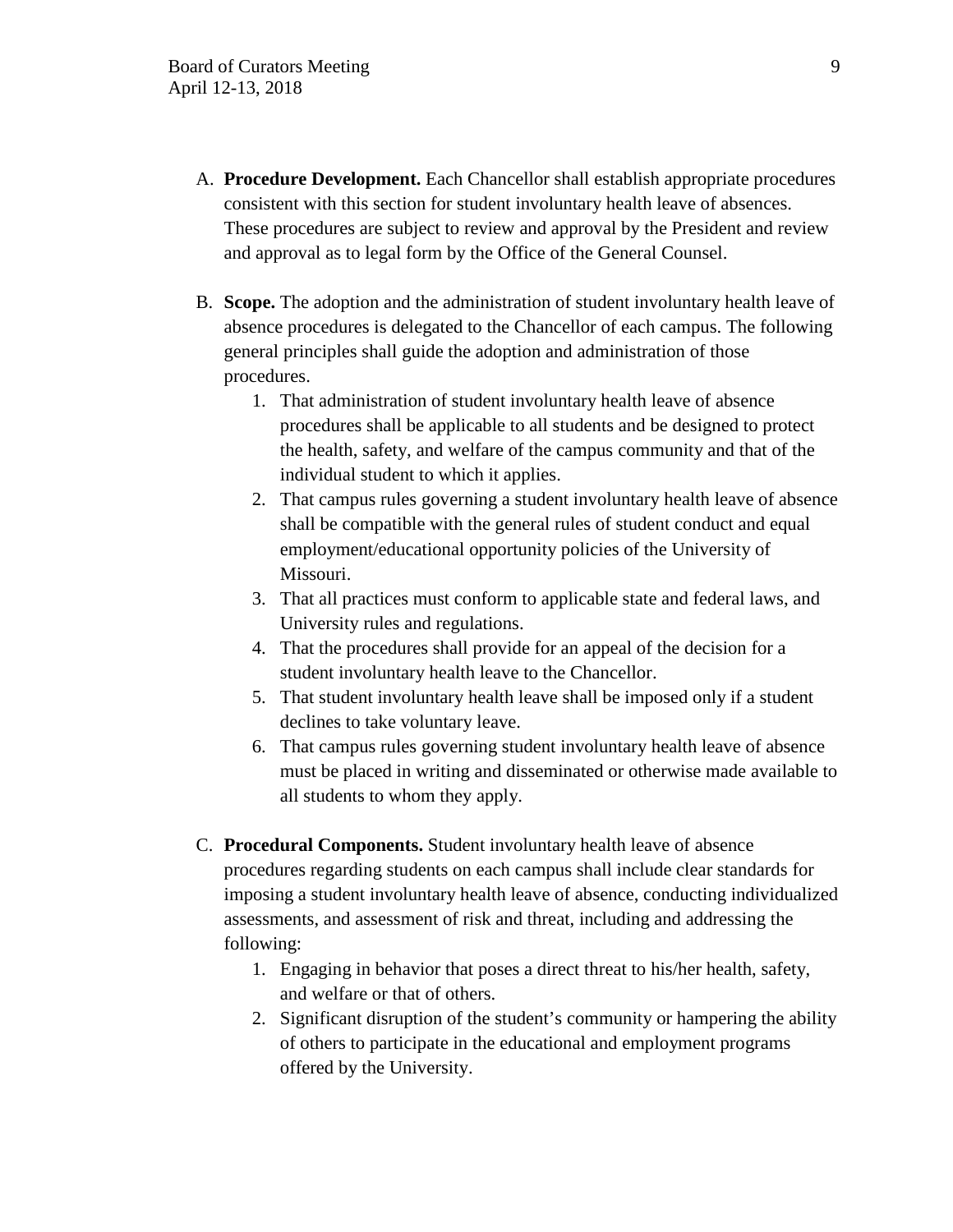- D. **Individual Assessment.** Procedures for determining the need for a student involuntary health leave of absence shall include the following:
	- 1. Examines multiple risk factors and utilizes a consistent process in evaluating the level of risk.
	- 2. Incorporates the best objective evidence with health and medical advice.
	- 3. Utilizes a multidimensional team-based approach and sharing of information, expertise, and recommendations.
	- 4. Assesses the totality of the circumstance and associated risk
	- 5. A focus on consideration for the health, safety and welfare of the campus community.
- **E. Reentry Procedures.** Any application of the student involuntary health leave of absence shall incorporate re-entry procedures that are reasonable, individualized, consistently applied, and seek only necessary information to determine if a student can successfully continue. Re-entry decisions must be made using a multidimensional team-based approach and allow for flexibility, as specific requirements will vary based on facts and circumstances of each individual student situation.
- **F. Conduct Violations**. The provisions of this section notwithstanding, behavior that is alleged to violate the standards of student conduct outlined in Section 200.010 of the Collected Rules and Regulations shall be addressed under the rules of procedures provided in Section 200.020. Should a student who has pending disciplinary action be placed on an involuntary health leave of absence, the student conduct process will proceed upon the student's return.
- 8. Approval of Spinal Cord Injuries and Congenital or Acquired Disease Processes Research Program Proposals

# Proposals Recommended For Funding 2018

I. Aggregate Formation and Propagation of ALS-associated TDP-43

Yuna Ayala Assistant Professor St. Louis University

Total funding recommended \$250,000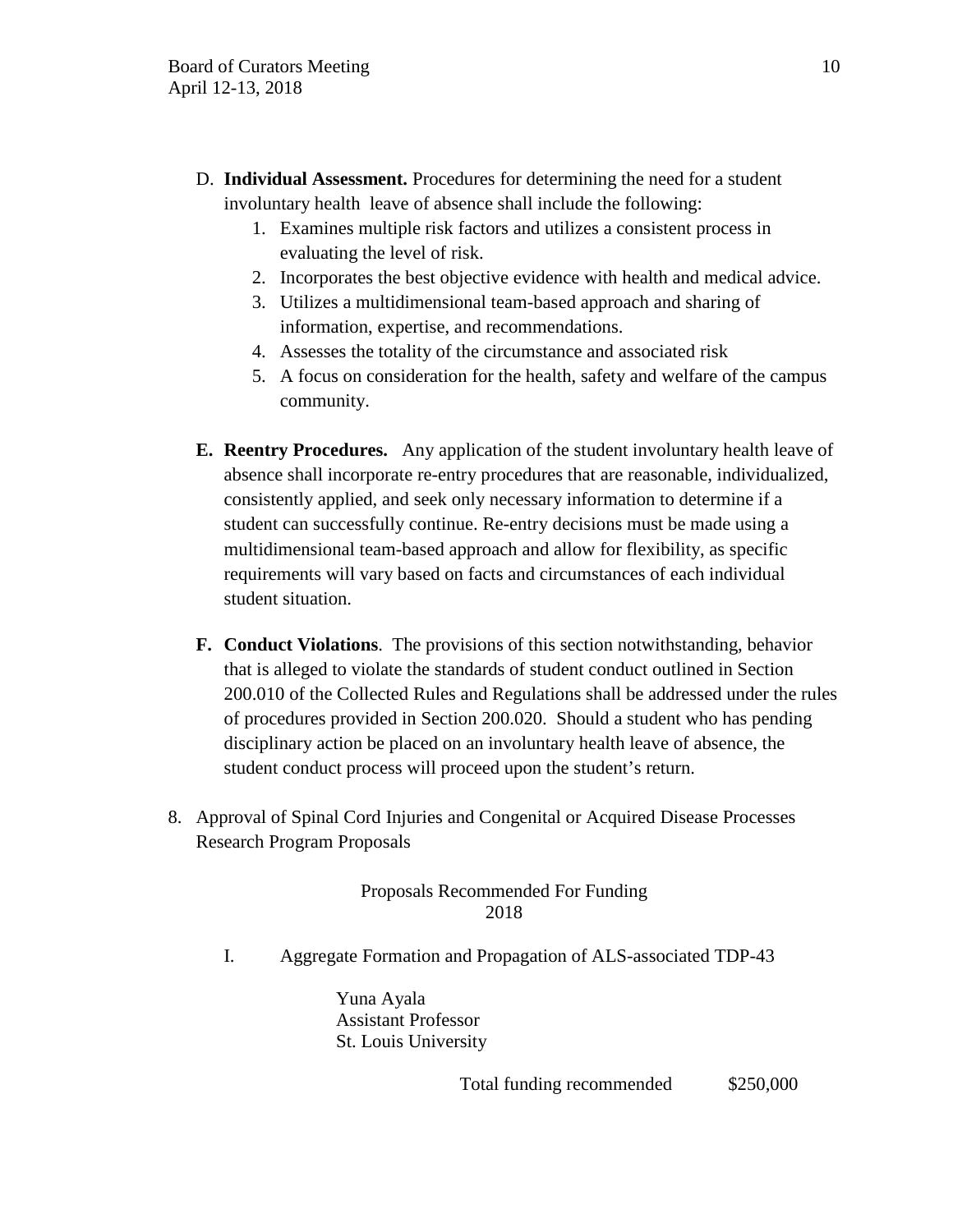II. Development of a targeted ubiquitin ligase-based therapy for Giant Axonal Neuropathy

> Mark Hannink Professor University of Missouri-Columbia

> > Total funding recommended  $$94,300$

III. Application of the WMS for advanced physical training and endurance testing of manual wheelchair users

> Joseph Klaesner Professor Washington University

> > Total funding recommended \$125,000

IV. Understanding Normal and Aberrant miRNA-mediated Motor Neuron Astrocyte Communication

> Timothy Miller Professor Washington University

> > Total funding recommended \$250,000

V. Regulation of glial bridging spinal cord regeneration

Mayssa Mokalled Assistant Professor Washington University

Total funding recommended \$250,000

VI. Harnessing an underlying mechanism of spinal plasticity to improve ventilator function in a novel model of respiratory motor neuron death

> Nicole Nichols Assistant Professor University of Missouri-Columbia

> > Total funding recommended \$250,000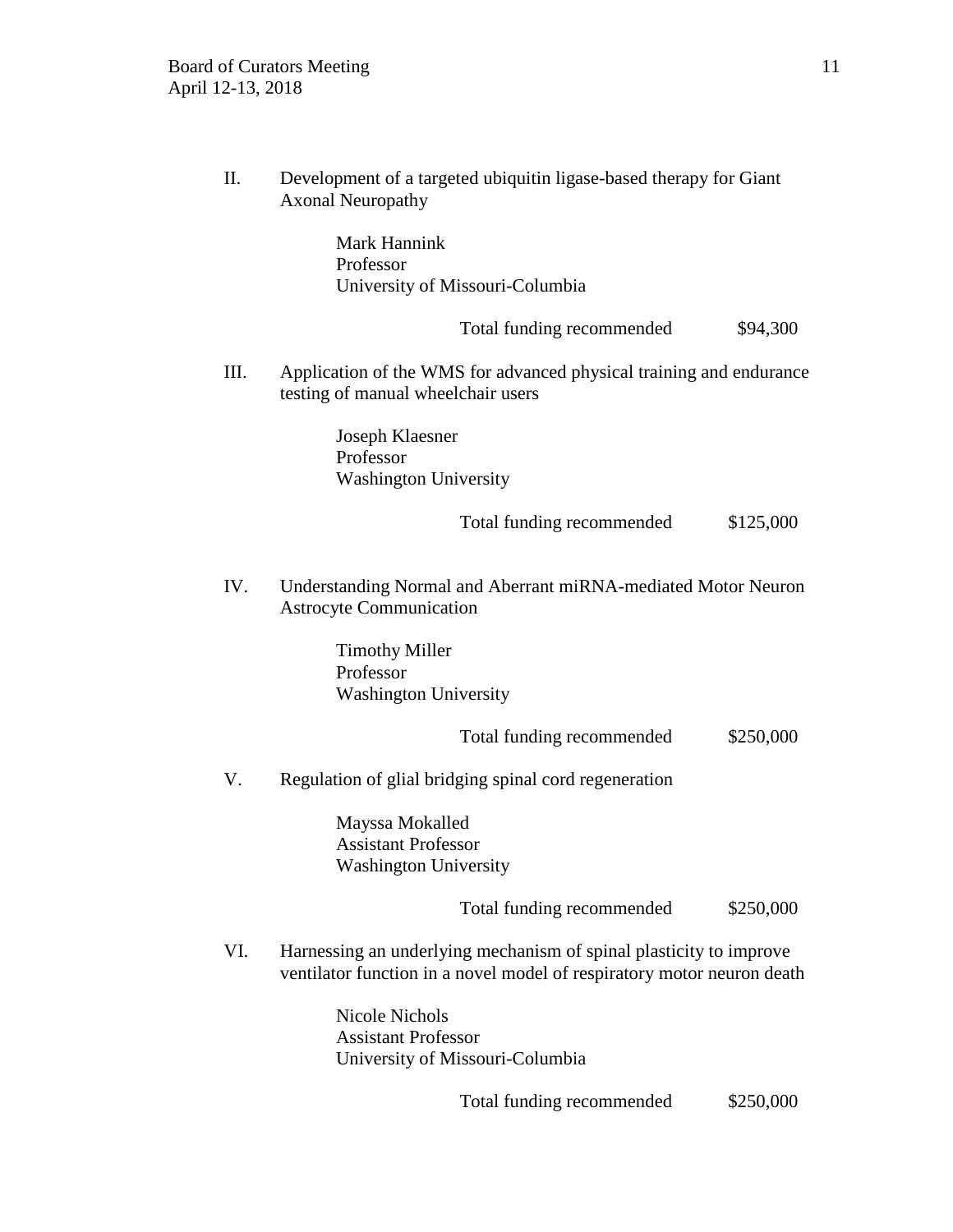9. Sole Source – Inhaled Nitric Oxide, MUHC

That MUHC be authorized to purchase Inhaled Nitric Oxide from INO Therapeutics LLC d/b/a Mallinckrodt, Bedminster, New Jersey, at a total cost of \$836,004.

Funding is as follows: MUHC Respiratory Therapy Operating Fund H00703 733100

10. Sole Source – Chargemaster Software, MUHC

That MUHC be authorized to purchase Chargemaster Software from Craneware Inc., Atlanta, Georgia, at a total cost of \$1,792,900.

| Funding is as follows:                        |                          |
|-----------------------------------------------|--------------------------|
| <b>MUHC Revenue Management Operating Fund</b> | H <sub>2770</sub> 739800 |
| <b>MUHC Pharmacy Operating Fund</b>           | H0219 739800             |
| University Physicians Operating Fund          | C5279 739800             |

11. Revisions, University of Missouri – Kansas City School of Dentistry Standards of Professional Conduct and Honor Council Procedures, UMKC

### **Standards of Professional Conduct**

# **(Approved by the Faculty of the School of Dentistry: 9/12/2002, 9/15/2011, 11/28/2011; Curator approval 4/2004; amended 8/2011; 7/2014 and 4/2018)**

### **Preamble**

Through decades of experience, education, and service, the dental and dental hygiene professions have earned the trust of patients and the public at large. This trust represents a unique relationship which, when valued and upheld, establishes the very real bond that exists when a dental professional is asked to provide patient care. Trust demands the dentist and dental hygienist place the needs of the patient ahead of their own interests. The beginnings of this intrinsic trust are developed at the University of Missouri-Kansas City School of Dentistry.

The University of Missouri-Kansas City School of Dentistry is committed to providing excellent dental care. Students\* in the dental, dental hygiene and advanced education programs at the University of Missouri-Kansas City School of Dentistry are expected to conduct themselves in accordance with the high ethical standards required of health professionals. Graduates will be required to take responsibility for the health and wellbeing of their patients and are expected to demonstrate patterns of behavior that are consistent with professional standards and deserving of the public's trust.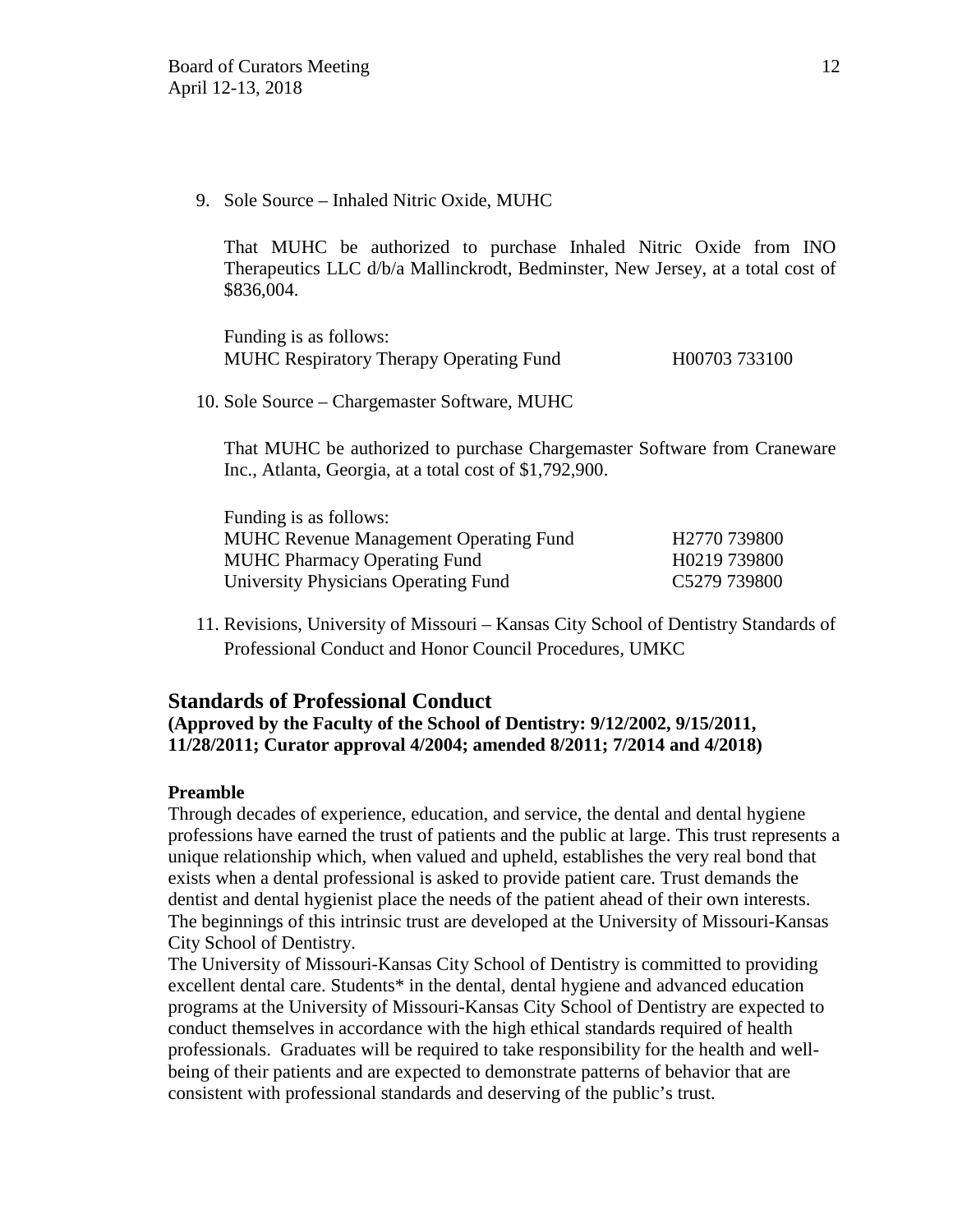These Standards of Professional Conduct are drawn from the Principles of Ethics and Code of Professional Conduct of the American Dental Association, and the American Dental Hygienists' Association Code of Ethics. Students should aspire to meet the high ideals of their professions, which may exceed their legal duties, but must meet the baseline standards expressed in the School of Dentistry's Standards of Professional Conduct. The School of Dentistry faculty should be effective advisors and mentors in the process of growth in this vital area. The matriculation process affords the opportunity to learn together, support one's colleagues and encourage growth through challenges. The following Standards of Professional Conduct articulate expectations of UMKC School of Dentistry students during the time you spend in the school as you transition into your practice of the profession of dentistry or dental hygiene. Maturation, discernment, and wisdom will be needed as you assume the role of dentist or dental hygienist.

1. **Nonmaleficence – Do No Harm**: the student strives to first do no harm.

a. Patients are treated according to the School of Dentistry's Standards of Care, and their preferences and desires must be considered in treatment decisions.

b. No harm or potential harm is done to the patient either through intent, ignorance, lack of preparation for the patient encounter, lack of skill, or personal impairment of any kind. c. No patient is "abandoned," which is defined as discontinuance of care without just cause and without giving the patient adequate notice and the opportunity to obtain the services of another provider.

2. **Veracity & Fidelity**: the student maintains high standards of academic and professional honesty and integrity.

a. The student is honest during didactic, preclinical, and clinical communications, assignments and evaluations.

b. The student will not engage in, facilitate or permit unfair advantage by utilizing unauthorized aids or by assisting another student during a didactic, preclinical, or clinical evaluation in a manner not prescribed by the instructor.

c. The student will not alter, forge, falsify, or fabricate information, documentation, or service.

d. The student maintains confidentiality of patient information.

e. The student strives to attain high levels of competence, admit errors and faulty treatment to faculty, and does not knowingly mislead others or promote oneself at the expense of others.

f. The student comes to class, lab, and clinic prepared so that the time can be maximized and patient care is optimally provided.

3. **Responsibility and Sense of Duty**: the student fulfills duties and obligations of the profession of dentistry and dental hygiene which are expected by the public.

a. The student becomes familiar with and adheres to the codes of ethics promoted by the American Dental Association, and the American Dental Hygienists' Association

b. The student's responsibility parallels the responsibility of professional practitioners who maintain high professional standards by holding each other accountable.

c. The student maintains professional provider-patient relationships.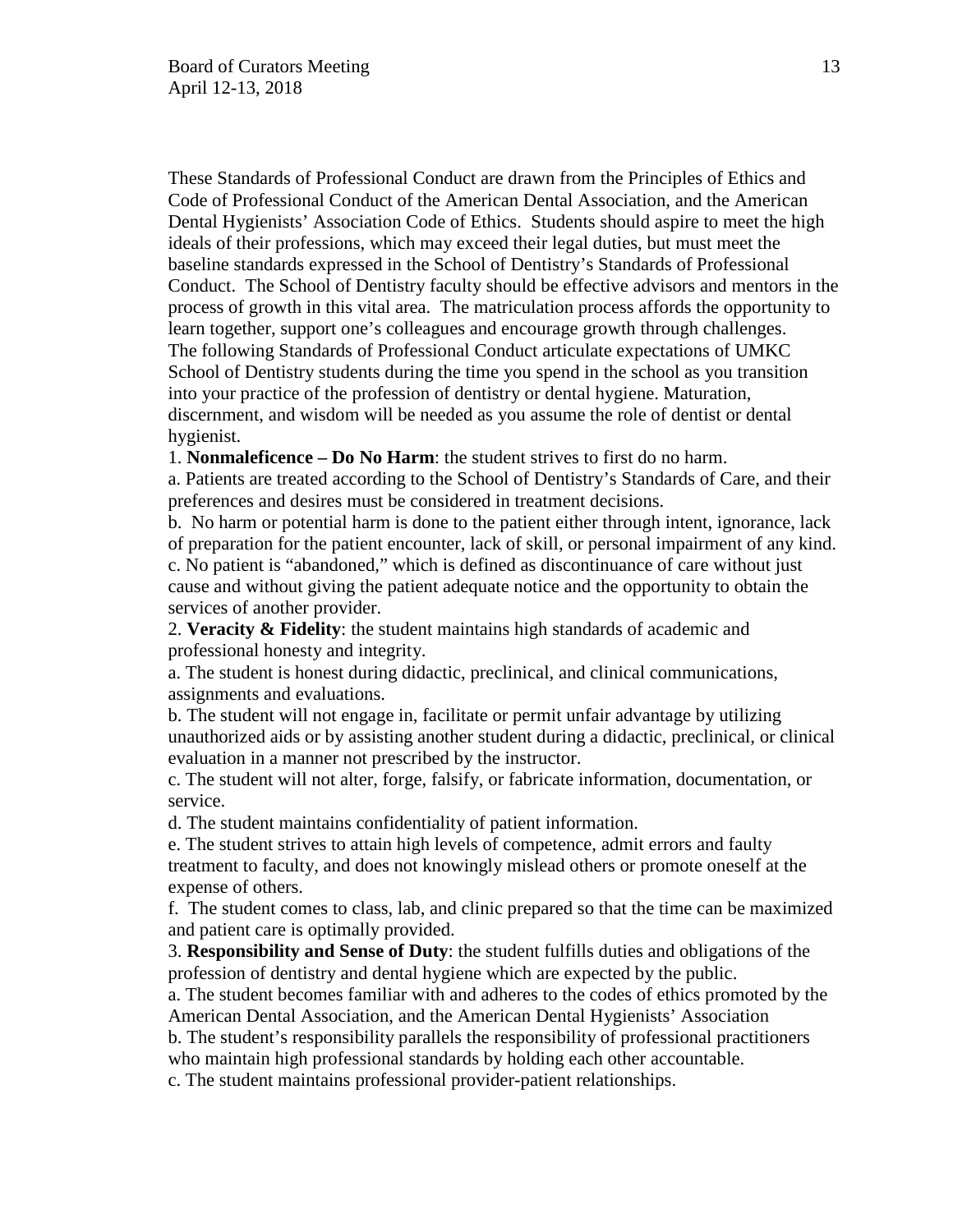d. The student is dedicated to helping patients, colleagues, the profession, and society to reach their maximal potential.

e. The student maintains quality of care while addressing conflicts of interest.

f. The student engages in personal and professional conduct that reflects positively on the UMKC School of Dentistry and the profession.

g. The student strives to uphold the dignity and respect of the profession of dentistry by his or her dress, personal appearance, conduct, and conversation.

4. **Justice and Respect for the Rights of Others**: the student respects the rights, privileges, and property of other members of the School of Dentistry, the University, and the professions of dentistry and dental hygiene.

a. The student deals with faculty, staff, peers, and patients in a dignified, considerate manner and with a spirit of cooperation.

b. The student views and treats all people encountered in an academic, clinical or cyberspace capacity equally in regards to liberties, rights, respect, acceptance, and opportunities.

c. The student places the patient's welfare (i.e., the provision of competent and timely delivery of dental care within the bounds of clinical circumstances as presented by the patients, such as needs, desires and values) as paramount, taking precedence above all else. This also includes the obligation to a) identify and report perioral or other signs of abuse and neglect, and to consult with faculty to report suspected cases to proper authorities as required by law; and b) report instances of faulty treatment, whether intentional or not, to the appropriate faculty member.

d. All standards and requirements of patient care established by the School of Dentistry are followed at all times.

e. The student submits his or her own original work in a manner prescribed by the instructor and with the expectation that the grade reflects only that student's achievement. f. The student is respectful toward the learning process and to those involved with it. g. No student shall create a disruption in the learning process through behaviors that are

not conducive to an academic and patient care environment.

h. The student respects the ideas and words of others by attributing the quoted or paraphrased portions to their original sources.

In addition to the conduct detailed in the preceding sections, a student is subject to the University of Missouri Student Conduct Code (Section 200.010) as administered by the Office of the Provost and the Vice Provost for Student Affairs / Dean of Students (except for provisions dealing with academic dishonesty which fall within the School of Dentistry Standards of Professional Conduct).

Anyone who has reasonable cause to believe that a student has acted unethically, or is in violation of law or policy, is obligated to take action by asking the violator to refrain from the behavior, and/or if not satisfactorily addressed by the violator or severity calls for further action, to bring the matter forward to a supervisor, or the Associate Dean for Student Programs or his/her designee. The Assistant/Associate Dean for Student Programs or his/her designee will follow the process identified in the *Procedures for*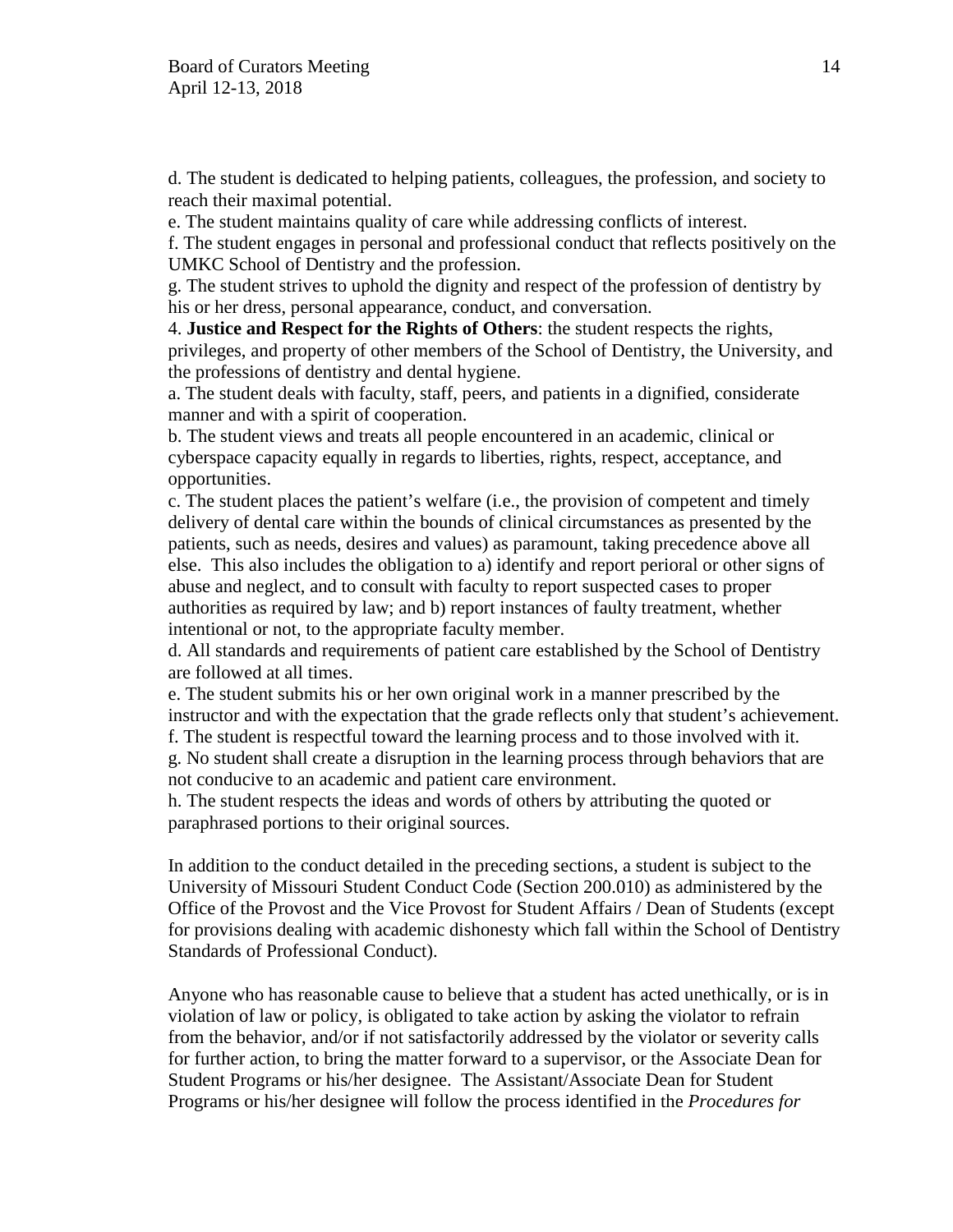*Violations of the Standards of Professional Conduct*, to determine whether there has been a violation and whether charges/sanctions should be brought. Violations for advanced education or graduate students in regards to the Standards of Professional Conduct will be monitored through the Associate Dean for Research & Graduate Programs and the Advanced Education Committee.

\*Student Defined: In this document, "student" shall refer to any person having once been admitted to the School of Dentistry who has not completed a course of study and who intends to or does continue a course of study in or through the School of Dentistry. For the purpose of these rules, student status continues whether or not the University's academic programs are in session.

*Portions of the above standards language is adapted with permission from the Creighton University School of Dentistry Honor Code, ©2015-2016*

# **Procedures for Violations of the Standards of Professional Conduct**

(Approved by the Faculty of the School of Dentistry: 9/12/2002, Curator approval 4/2004; 4/2018)

### **I. Introduction**

- A. These Due Process Procedures represent those to be followed when a pre-doctoral dental student or undergraduate dental hygiene student at the University of Missouri-Kansas City School of Dentistry (School) has been charged with one or more acts of misconduct in violation of the School's Standards of Professional Conduct (Standards). The Standards identify areas of conduct that are judged unacceptable for individuals who are either in, or aspire to, the profession of dentistry or dental hygiene. The Standards are published in the Student Handbook on Academic and Other Policies. It is distributed to all students when they initially enroll at the School and is available on the School's Intranet. The Honor Council may devise additional rules it deems necessary to carry out these procedures as long as they are consistent with the guidelines established in this document. If the alleged  $act(s)$  of misconduct are not determined to be addressed under the Standards, the matter will be referred to the primary administrative officer of the campus pursuant to CRR 200.010 and under the rules of procedure provided under CRR 200.020.
- B. Definitions:

CRR: the University of Missouri Collected Rules and Regulations. Respondent: the student charged with one or acts of misconduct. Preponderance of the Evidence: determining whether the evidence shows that it is more likely than not that a policy violation occurred.

### **II. School of Dentistry Honor Council**

A. Preliminary Procedures

The Assistant Dean for Student Programs or his/her representative shall investigate any reported student misconduct\* and shall give the student an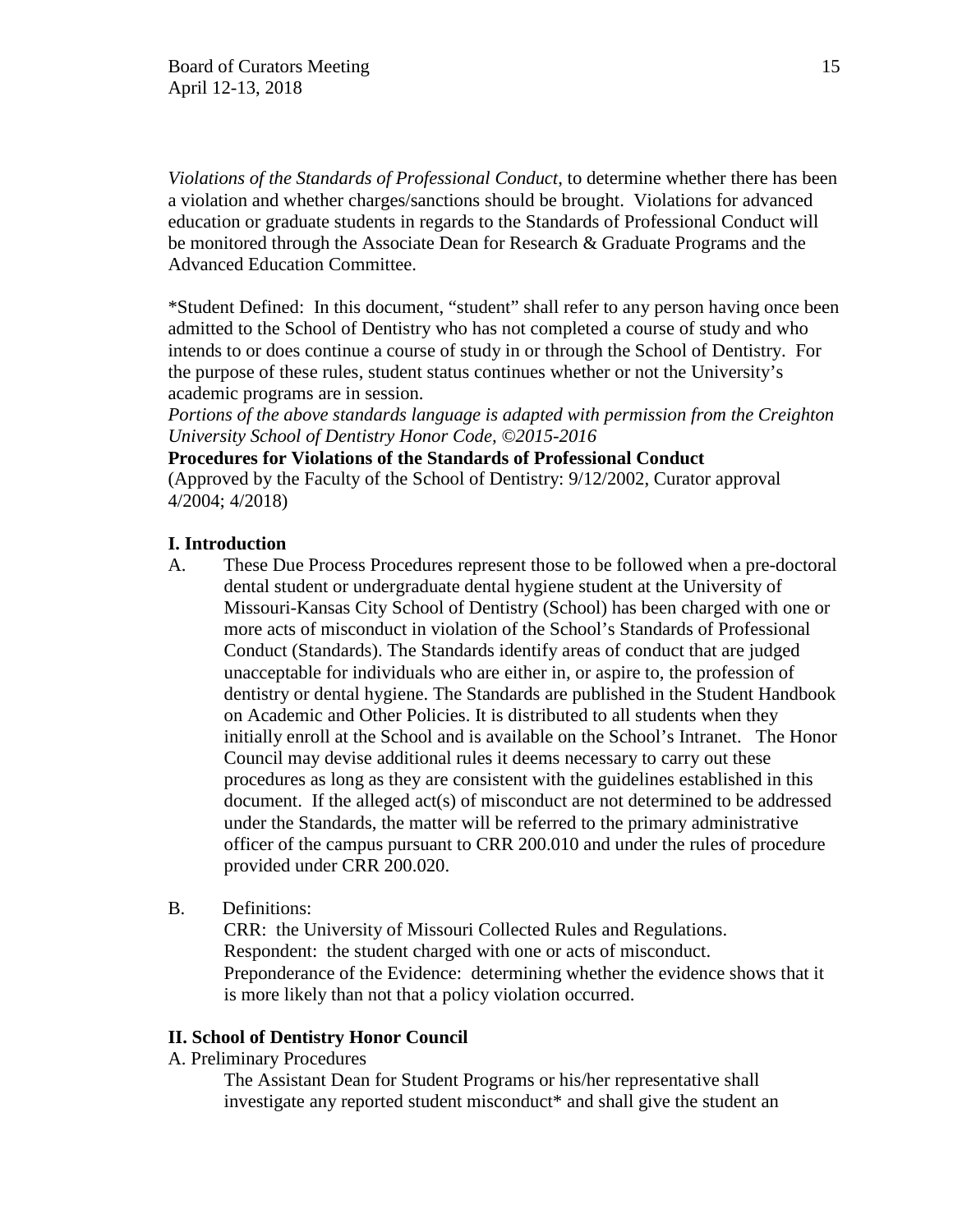opportunity to present a personal version of the incident or occurrence. The Assistant Dean for Student Programs or his/her representative may discuss with any student such alleged misconduct and the student shall attend such consultation as requested by the Assistant Dean for Student Programs or his/her representative.

\*In cases where the report of student misconduct is for alleged sex discrimination, sexual harassment or sexual misconduct, as set forth in CRR 600.030, the Assistant Dean for Student Programs will report the allegations to the Title IX Coordinator for handling in accordance with CRR 600.030. (CRR 600.030 can be found at:

https://www.umsystem.edu/ums/rules/collected\_rules/equal\_employment\_edu cational\_opportunity/ch600/600.030\_equity\_resolution\_process\_for\_resolving \_complaints\_of\_harassment%20)

The Assistant Dean for Student Programs or his/her representative, together with the campus Primary Administrative Officer, shall then determine whether there is reasonable cause to believe a violation of the Standards of Professional Conduct or Student Conduct Code has occurred. If it is determined that there is reasonable cause to believe a violation of the Student Conduct Code has occurred, the campus Primary Administrative Officer shall handle the case pursuant to the CRR 200.020. If it is determined that there is reasonable cause to believe a violation of the Standards of Professional Conduct has occurred, the Assistant Dean for Student Programs or his/her representative will proceed with the process described in this document.

(CRR 200.020 can be found at:

https://www.umsystem.edu/ums/rules/collected\_rules/programs/ch200/200.020\_r ules of procedures in student conduct matters)

#### B. Composition

The School of Dentistry Honor Council shall be composed of ten members that include four students and six faculty. Members consist of one student representative from the  $2<sup>nd</sup>$ ,  $3<sup>rd</sup>$ , and  $4<sup>th</sup>$  year dental classes, one student representative from the undergraduate senior dental hygiene class and six full time faculty elected at-large including at least one member from within the three faculty units defined in the Faculty Bylaws Article III, Section IV. Members shall have one vote in Council decisions, unless noted in these procedures. The chair will be a Council faculty member and will be elected by all Council members. The chair will have no vote in Council decisions except in the event of a tie vote. The student member within the Respondent's class will have no vote in Council decisions, but is able to participate in the hearing and deliberations. In order for the Council to hold a meeting a quorum must be present. A minimum of five faculty and three student members or their substitutes approved by the Council chair shall constitute a quorum. Those absent from a meeting must listen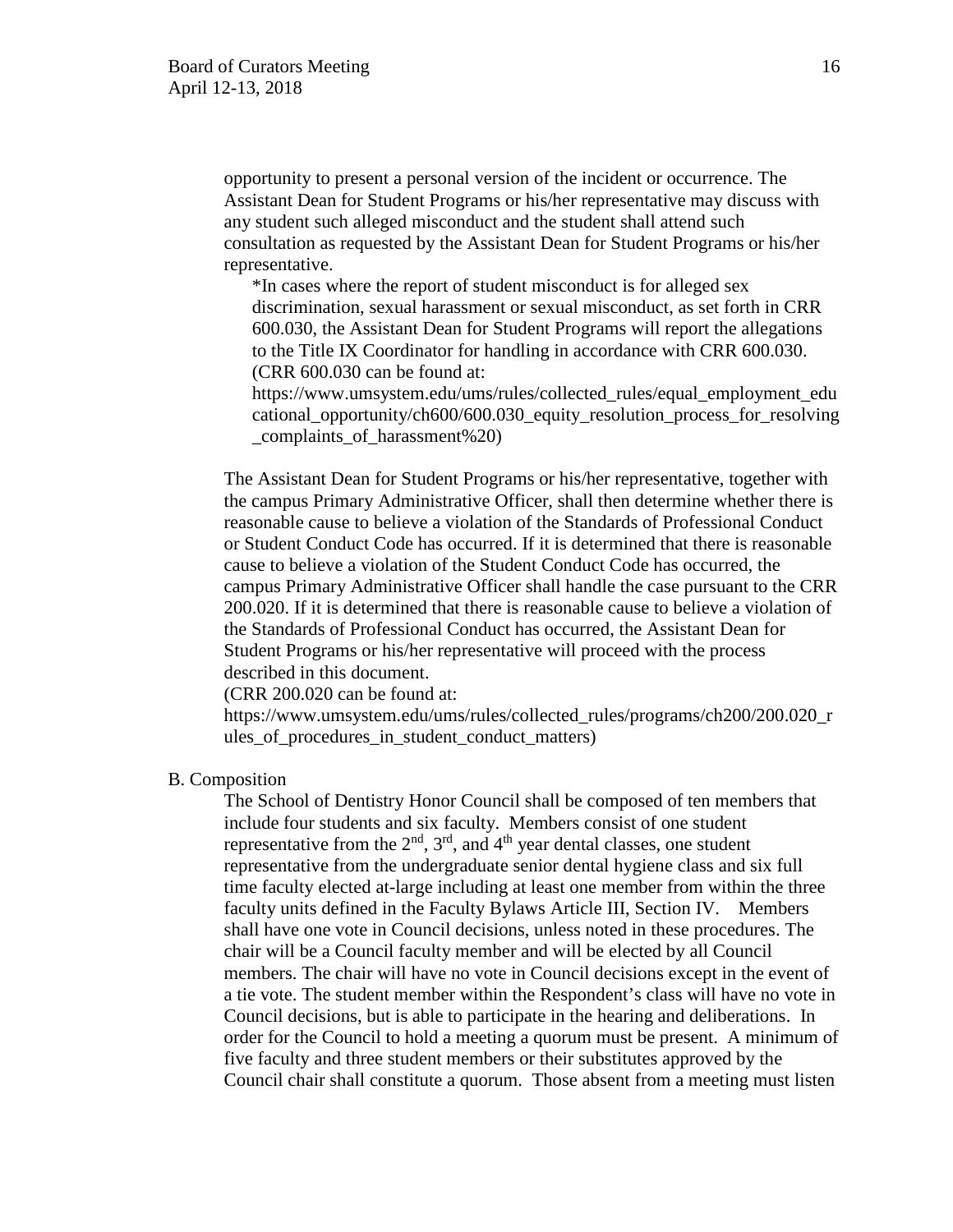to the tape recording in order to participate in subsequent deliberations of the case. A majority vote decides actions of the Council.

As the administrator investigating and presenting the findings, the Assistant Dean for Student Programs will not be present during the deliberations or have a vote in Council decisions. If any Honor Council member is involved in the alleged misconduct in any capacity, he/she shall be excused from all deliberations related to the case and a replacement will be appointed by the Assistant Dean for Student Programs in consultation with the Chair of the Honor Council.

Student members shall be elected from a slate of candidates that have been nominated from each respective class or identified group. Term of membership for student members on the School of Dentistry Honor Council shall be fall semester, winter semester, and summer semester of that academic year.

Elections of faculty members shall be initiated and conducted as specified in the School of Dentistry Bylaws. Elected faculty shall serve for two calendar years beginning in the fall of a calendar year. While the term of office is two years, a faculty member's term will be extended when participating in an honor code violation deliberation that has not been resolved during his/her regular term. The extension will terminate at the conclusion of those deliberations. Under these circumstances, the new electees will not participate in the deliberations that have been held over.

All deliberations of the School of Dentistry Honor Council are to remain confidential.

### **III. Formal Procedures**

### A. Notice of Hearing

The Assistant Dean for Student Programs or his/her representative shall initiate Honor Council proceedings by arranging with the chair to call a meeting of the Honor Council. UMKC email is the official university communication and notification will be sent to the Respondent's university email address with delivery receipt or personally delivered to the Respondent. The notice shall set forth the date, time and place of the alleged violation, the nature of the alleged violation(s), the policy or policies allegedly violated, and the date, time and place of the hearing before the Honor Council. The notice shall include a copy of these Due Process Procedures. The notice shall be given at least seven (7) consecutive days prior to the hearing, unless a shorter time is fixed by the chair for good cause. Any request for continuance shall be made in writing to the chair, who shall have the authority to continue the hearing if the request is timely and made for good cause. The chair shall notify the Assistant Dean for Student Programs or his/her representative and Respondent of the new date for the hearing. If the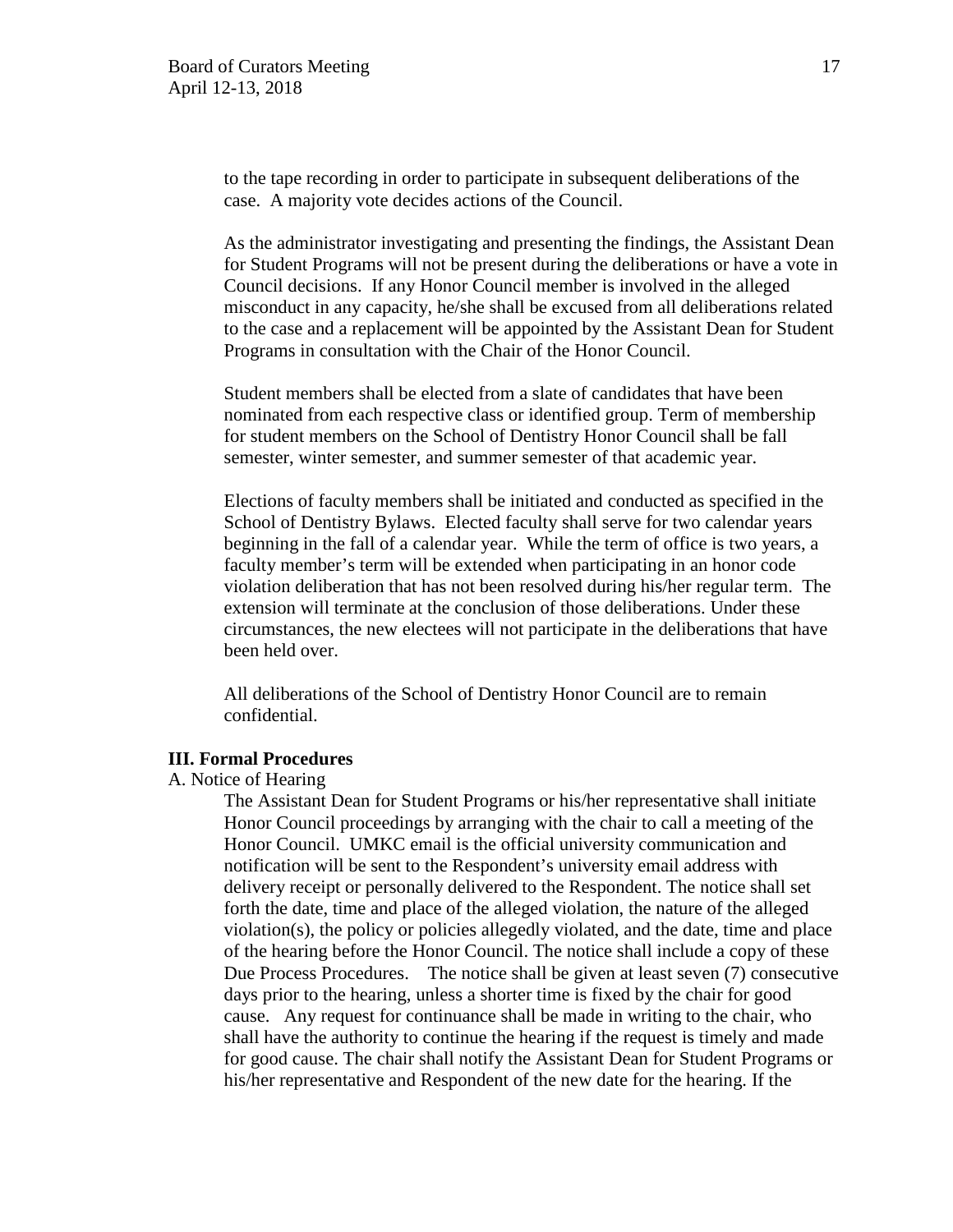Respondent fails to appear at the scheduled time, the Honor Council may hear and determine the matter in the Respondent's absence.

B. Rights of Respondent upon Hearing

A Respondent scheduled to appear before the School of Dentistry Honor Council pursuant to formal notice of charges shall have the right: 1) to attend classes under such conditions as may be designated pending hearing and disposition of the case by the Council, provided such attendance will not seriously disrupt the School of Dentistry or constitute a danger to the health, safety or welfare of members of the School of Dentistry community, including but not limited to patients; 2) to submit a written response to the charge outlined in the notice before the scheduled hearing is to commence; 3) to be permitted, in advance of the scheduled hearing, a review of any materials contained in his/her hearing file, which will be kept in the Student Affairs Office; 4) to receive a disclosure of the identities of witnesses to be called to testify before the Council; 5) to be present at the hearing; 6) to have an advisor or counselor of his/her choice appear with him/her and to consult with such advisor or counselor during the hearing; however, the advisor/counselor will not be allowed to question witnesses and/or members of the Council or present to the Council; 7) to hear or examine evidence presented to the Council against him/her; 8) to question witnesses present who are testifying against him/her at the hearing, and only at the hearing; 9) to present evidence by witness or affidavit of any defense the Respondent desires; 10) to make any statement to the Council in mitigation or explanation of his/her conduct in question; 11) to remain silent n; 12) to be informed in writing of the findings of the Council and any discipline it recommends; and 13) to appeal the decision and/or disposition (see Section IV).

C. Rights of the School of Dentistry Honor Council

The School of Dentistry Honor Council shall have the right: 1) to hear cases arising out of the same act of misconduct together when they involve more than one Respondent; but in that event the Council shall make separate findings and recommendations for each Respondent; 2) to permit the incorporation in the record by reference any document, affidavit, or other material produced and desired to be incorporated in the record by the School or Respondent; 3) to question witnesses or other evidence introduced by either the School or the Respondent at any time; 4) to call additional witnesses or require additional investigation; 5) to dismiss any action at any time or permit informal disposition as otherwise provided; 6) to, at any time, permit or require amendment of the Notice of Hearing to include new or additional matters that may come to the attention of the Council before final determination of the case; provided, however, that in such an event the Council shall grant to the Respondent and/or School such additional time as the Council may determine to be reasonable under the circumstances to answer or explain such additional matters; 7) to dismiss any person from the hearing who interferes with or obstructs the hearing or who fails to abide by the rulings of the Chair or the Council on request.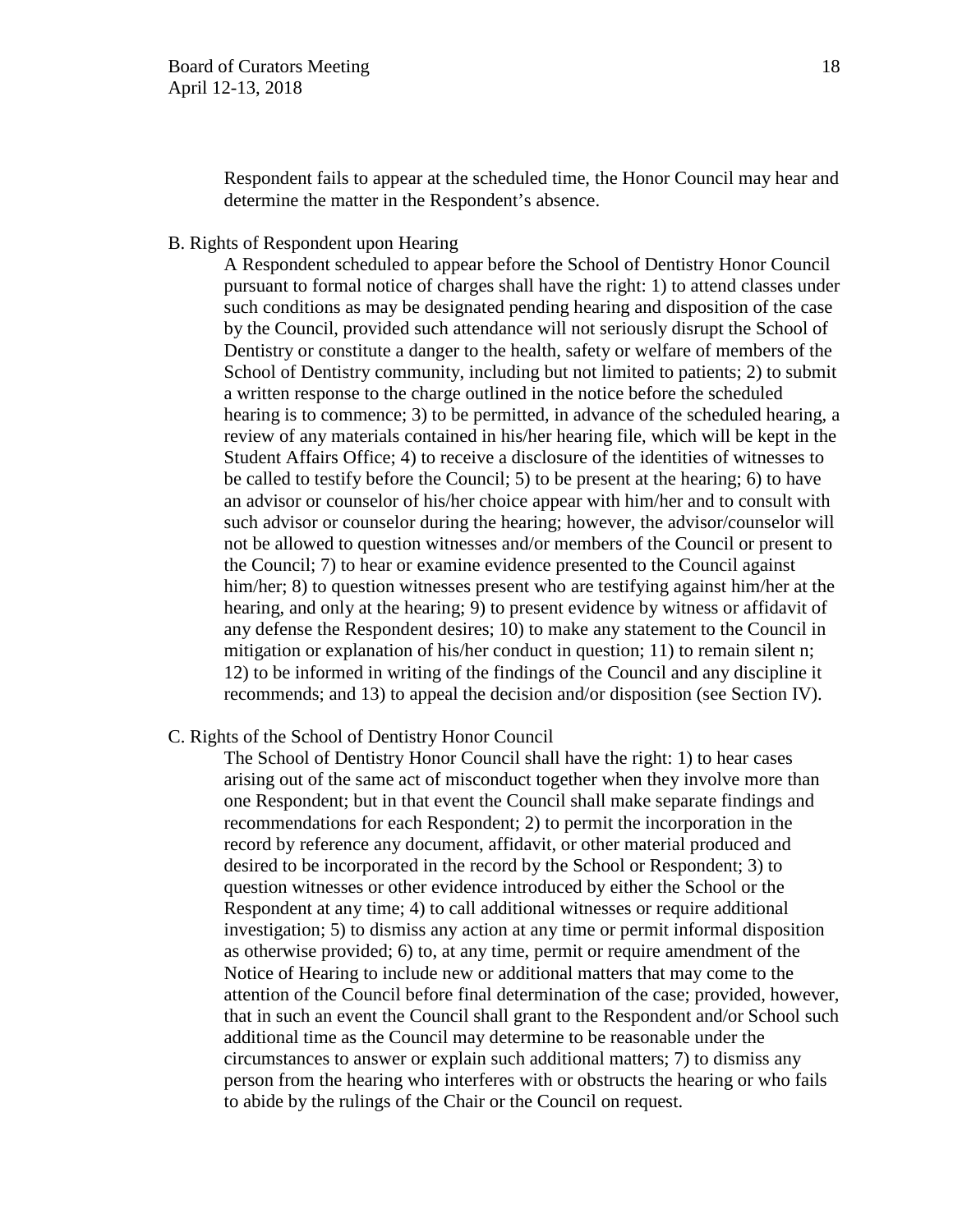### D. Rights of Witnesses

Students, faculty and/or staff of the School who serve as witnesses at the hearing shall be protected from retaliation or harassment at or apart from the hearing by the Respondent. If retaliation or harassment of one or more witnesses by the Respondent does occur, this will be considered a separate violation of the Standards of Professional Conduct.

### E. Conduct of Hearing

1. Overview

The Chair shall preside at the hearing; call the hearing to order; call the roll of the School of Dentistry Honor Council members in attendance; ascertain the presence or absence of the Respondent; read the Notice of Hearing and Charge, and certify the receipt of Notice of Hearing and Charge by the Respondent; report any continuances requested or granted; establish the presence of any advisor or counselor of the Respondent; call to the attention of the Respondent and his/her advisor any special or extraordinary procedures to be employed during the hearing; and permit the Respondent to make suggestions or objections to any procedures for the Council to consider.

2. Specific Procedures

a. Opening Statements

1) The Assistant Dean for Student Programs or his/her representative shall make opening remarks outlining the general nature of the case and any facts the investigation has revealed. 2) The Respondent may make a statement to the School of Dentistry Honor Council at this time or at the conclusion of the School's presentation during the hearing.

b. School's Evidence

1) Witnesses are to be called by the Assistant Dean for Student Programs or his/her representative and identified, or written reports or evidence introduced as appropriate.

2) The Council may question witnesses at any time.

3) The Respondent may question each witness at the completion of that witness' testimony; Respondent many examine evidence at the conclusion of the School's presentation of such evidence.

c. Respondent's Evidence

1) The Respondent shall have the opportunity to make a statement to the School of Dentistry Honor Council about the charge if he/she has not already elected to do so.

2) The Respondent may present evidence through witnesses or in the form of written documents as desired.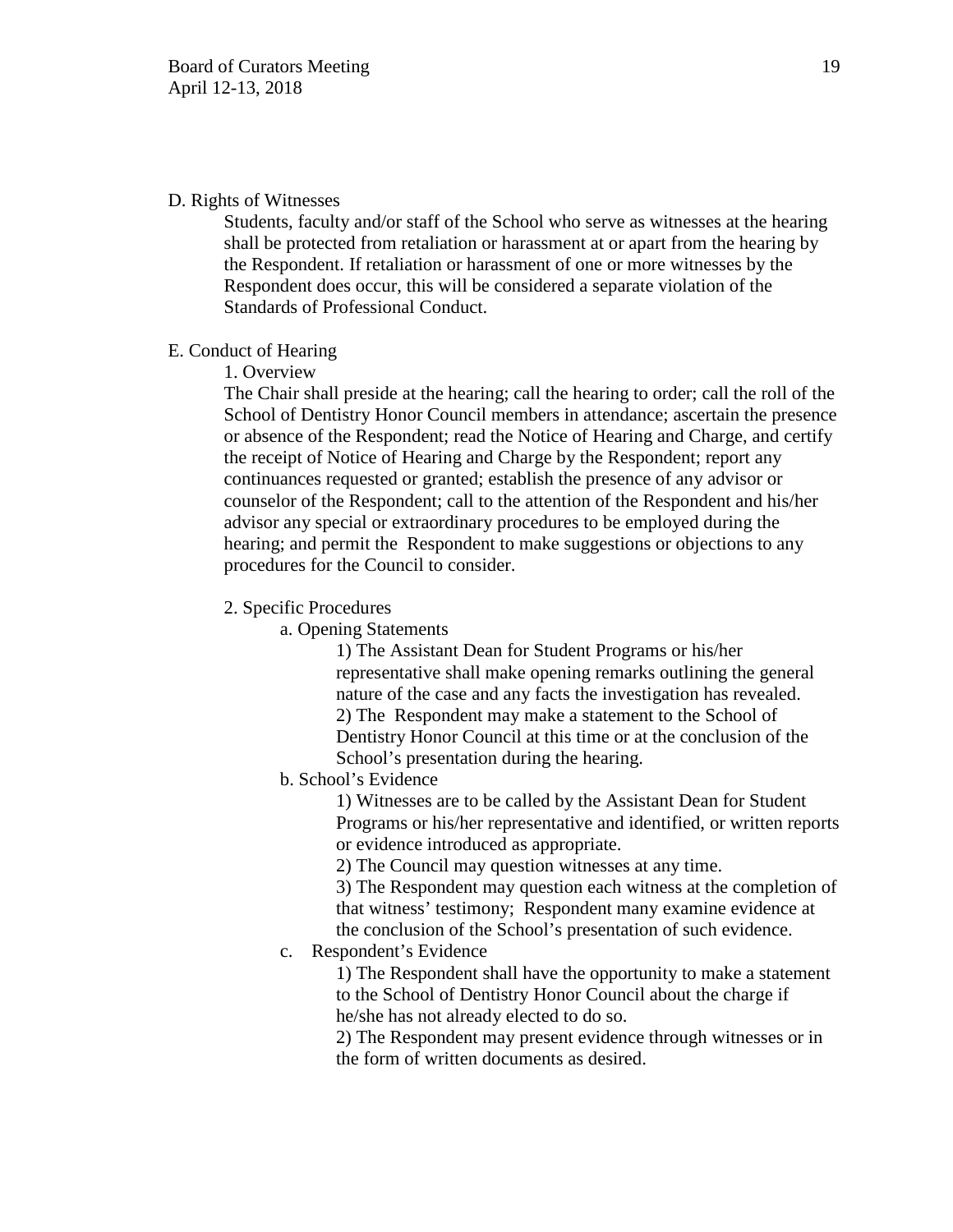3) The Council/Assistant Dean for Student Programs may question the Respondent or his/her witnesses at the completion of the Respondent's testimony or each such witness' testimony.

d. Rebuttal Evidence

The School of Dentistry Honor Council may permit the Assistant Dean for Student Programs or his/her representative to offer a rebuttal of the Respondent's presentation.

3. Determination of School of Dentistry Honor Council

The School of Dentistry Honor Council shall promptly enter deliberations to establish its findings and recommendation in session, out of the presence of the Respondent and of the Assistant Dean for Student Programs or his/her representative. Recommendation is to be made regarding whether Respondent engaged in misconduct in violation of the Standards of Professional Conduct and if so, the sanction, if an, to be imposed.

a. Violation of Standards of Professional Conduct.

The School of Dentistry Honor Council shall determine if the preponderance of evidence presented in the hearing supports the charge of violation of the Standards of Professional Conduct. This determination shall be made by majority vote of the Council members. Each charge of misconduct, if there is more than one, shall be considered individually and/or collectively at the discretion of the Council. If the Respondent is not found to have violated the Standards of Professional Conduct, there shall be no further determination required.

b. Sanction Recommended

The School of Dentistry Honor Council shall recommend the sanction to be imposed, if any, based upon its deliberations. The following sanctions are available:

1) **No Action** — given when theCouncil feels the severity of the violation does not require a sanction;

2) **Reprimand**— the Respondent remains enrolled but under conditions specified by the Council. These conditions may include but are not limited to, written documentation of misconduct in the Respondent's record, probation, required remediation with a mentor, additional assignments, and practice or course work in an instructional setting (classroom, laboratory, or clinic).

3) **Suspension** — an involuntary separation of the Respondent from the institution for misconduct for a specified period of time or until special conditions have been met. Suspension differs from dismissal in that, after the stated time period or the satisfaction of specified conditions, the Respondent is eligible to resume studies in the Respondent's academic programs.

4) **Dismissal** — an involuntary separation of the Respondent from the Institution. Dismissal differs from suspension in that it does not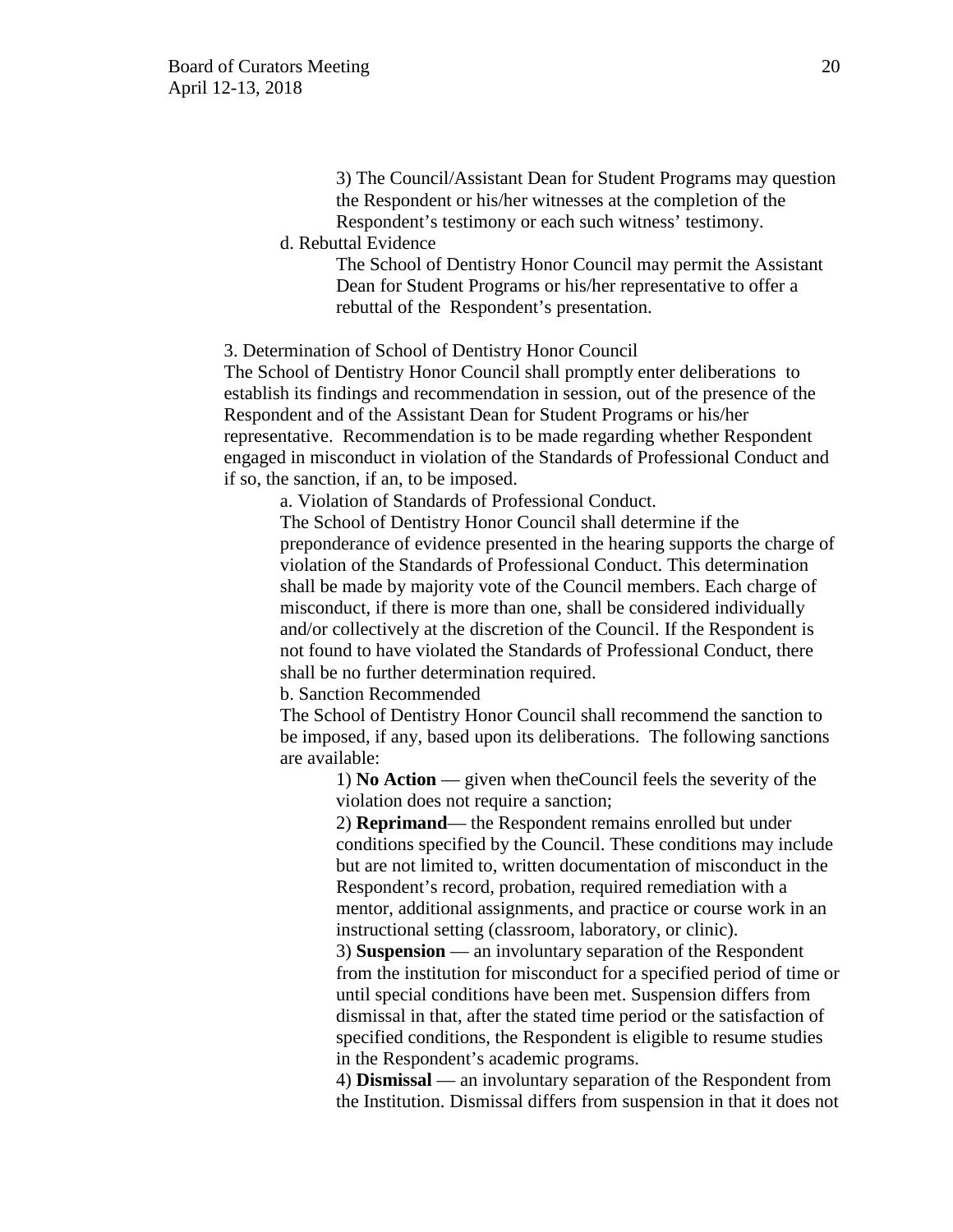imply/state a minimum separation time. The Respondent may be eligible to seek readmission in the future.

5) **Expulsion** — disciplinary dismissal of a permanent nature. The Respondent is never eligible for readmission in the future.

The process to be used in determining the recommended form of sanction is as follows: each Council member will recommend, by written ballot, the form of discipline he/she feels is appropriate for the nature of the violation(s) or misconduct in question. If this vote results in a form of sanction supported by the majority of the Council, then that sanction will serve as the recommendation. If not, then further discussion of sanction to be recommended will take place followed by another vote, by written ballot, of the Council members. This process will be repeated until a recommended form of sanction is favored by the majority of the Council. A record of the final vote will be retained.

4. Official Report of Hearing and Notice to Respondent -The findings and recommendation of the School of Dentistry Honor Council serve as recommendations to the Dean of the School of Dentistry. These findings and recommendation shall be transmitted in writing by the Council chair to the Dean in writing within seven (7) consecutive calendar days following the hearing date, informing the Dean of the charge of misconduct, the findings of the Council and the recommended sanction, if any, to be imposed. A copy of this transmittal also shall be sent to the Respondent by university email with delivery receipt in the indicated time frame. An additional copy of this letter shall be sent to the Dean for Academic Affairs of the School in whose office it will be filed. This letter shall serve as the official report of the hearing unless a formal report is prepared in addition.

5. Upon receipt of the findings and recommendation of the School of Dentistry Honor Council, the Dean will, within a reasonable amount of time, make a decision to uphold, revise, or modify the decision and/or recommended sanction of the Council. The Dean's decision will be sent in writing by university email with delivery receipt to the Respondent and to the chair of the School of Dentistry Honor Council. A copy will be sent to the Academic Dean for the official hearing file. This letter shall serve as the official report of the Dean's decision.

6. Record of Hearing - A taped record of the hearing shall be maintained. The hearing record shall be maintained for five (5) years after University action, including sanction imposed (if any), is completed. The notice, exhibits, hearing record, the findings and recommendation of the School of Dentistry Honor Council, and the Dean's decision shall become the "Record of the Case" and shall be filed in the offices of the Academic Dean of the School of Dentistry and the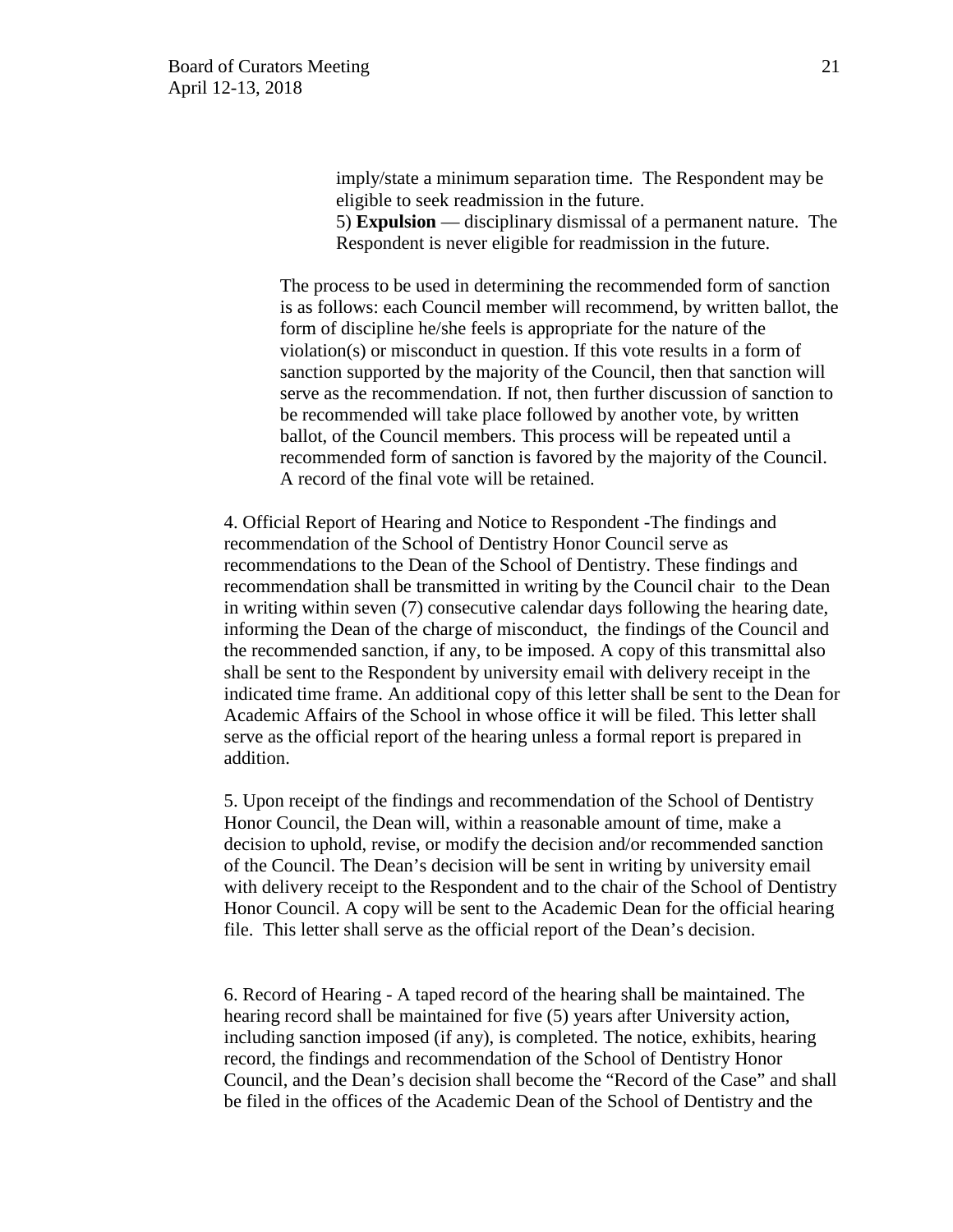Vice Chancellor for Student Affairs. For the purpose of appeal, files will be accessible at reasonable times and places to both the School of Dentistry and the Respondent.

# **IV. Right of Appeal**

### A. Procedure

1. If a sanction is imposed pursuant to this process, the Respondent may appeal such decision to the Chancellor or his/her representative by filing written Notice of Appeal with the Chancellor within ten (10) business days after notification of the decision of the Dean. A copy of the Notice of Appeal will also be given by the Respondent to the Dean of the School of Dentistry at the time of filing. The Respondent may file a written memorandum for consideration by the Chancellor with the Notice of Appeal, and the Chancellor may request a reply to such memorandum by the Dean.

2. The Chancellor or his/her designated representative shall review the full record of the case and the appeal documents and may affirm, reverse or remand the case for further proceedings. The Chancellor shall notify the Dean of the School of Dentistry and the Respondent in writing of the decision on the appeal. I The action of the Chancellor shall be final unless it is to remand the matter for further proceedings.

### B. Status during Appeal

Where a Notice of Appeal is filed within the required time, a Respondent may petition the Chancellor in writing for permission to attend classes pending final determination of the appeal. The Chancellor may permit the Respondent to continue to attend classes under such conditions as may be designated pending completion of appeal procedures, provided such continuance will not seriously disrupt the School of Dentistry or constitute a danger to the health, safety or welfare of the School of Dentistry community. In such event, however, any final disciplinary action imposed shall be effective from the date of the Dean's decision.

#### **V. Report of Misconduct**

Where a finding that the Respondent has violated the Standards of Professional Conduct has been made, the misconduct may be reported to proper University authorities, licensing authorities, Board authorities, and others as deemed necessary for appropriate action. Records of such finding may also be forwarded to other educational institutions, as permitted under applicable laws.

The motion carried unanimously (9-0) by voice vote with no abstentions.

#### **General Business**

Approval, 2019 Board of Curators Meeting Calendar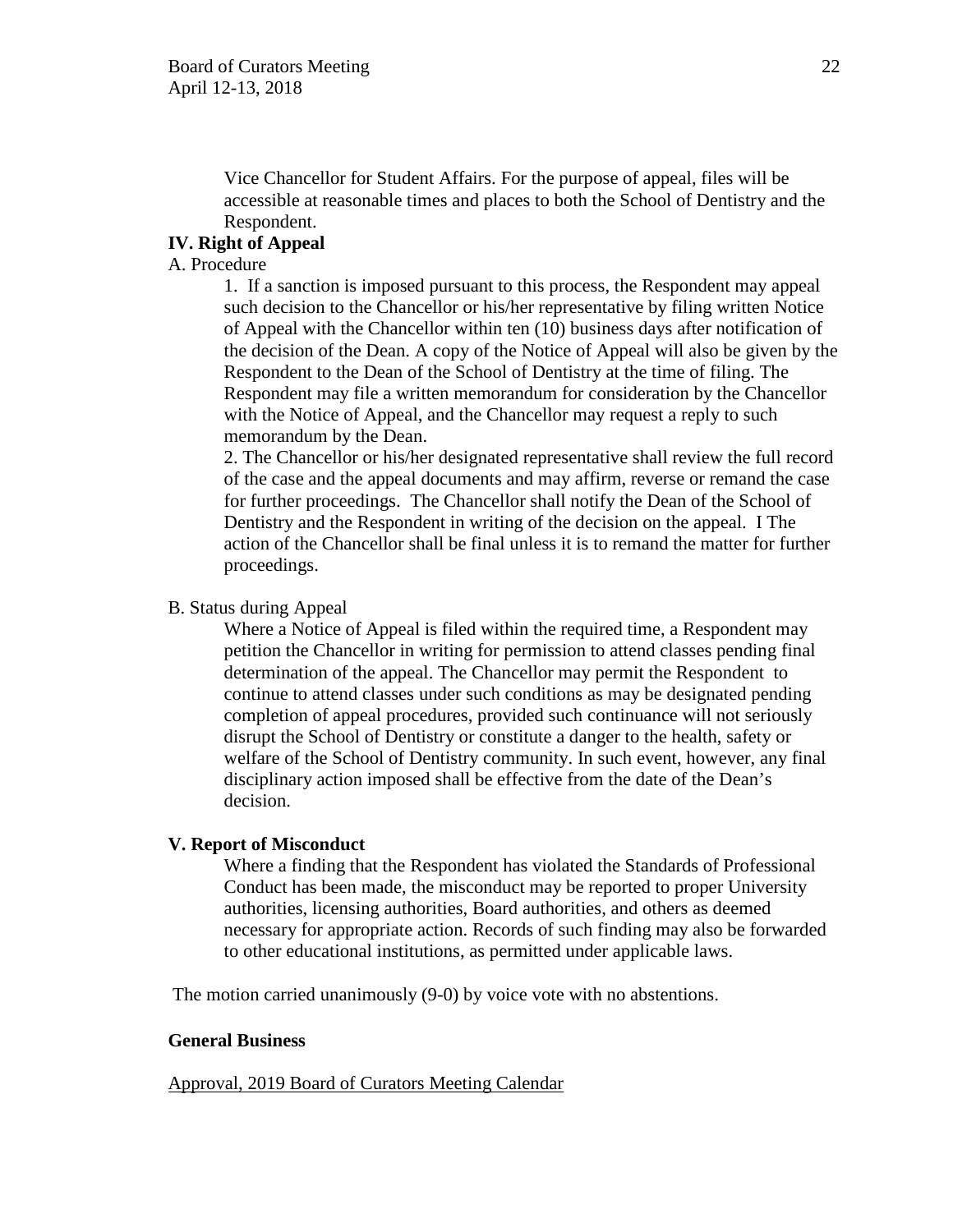It was recommended by Chairman Steelman, endorsed by President Choi, moved by Curator Snowden and seconded by Curator Chatman, that the proposed 2019 Board of Curators meeting calendar be approved as follows:

| <b>DAYS</b>                                  | <b>DATES</b>    | LOCATION           |
|----------------------------------------------|-----------------|--------------------|
| Thursday-Friday                              | February 7-8    | $UM - Columbia$    |
| Tuesday (Finance Cte)                        | March 19        | Columbia           |
| Thursday-Friday                              | April 11-12     | Missouri S&T       |
| Thursday-Friday                              | June 20-21      | Columbia, Missouri |
| Friday (Annual Board<br>Development Session) | July 26         | <b>TBD</b>         |
| Wednesday (Finance Cte)                      | September 25    | $UM - Kansas City$ |
| Thursday-Friday                              | September 26-27 | $UM - Kansas City$ |
| Thursday-Friday                              | December 5-6    | $UM - St. Louis$   |

# PROPOSED 2019 BOARD OF CURATORS MEETING CALENDAR

The motion carried unanimously (9-0) by voice vote with no abstentions.

Board of Curators standing committee meetings were convened at 1:45 P.M. and recessed at 5:56 P.M. on Thursday, April 12, 2018. Committee actions were presented to the full Board for action following each Committee vote.

### **Finance Committee**

Curator Brncic provided time for discussion of committee business.

Information:

Fiscal Year 2019 Tuition and Required Fees, UM – presented by Vice President Rapp (slides and information on file)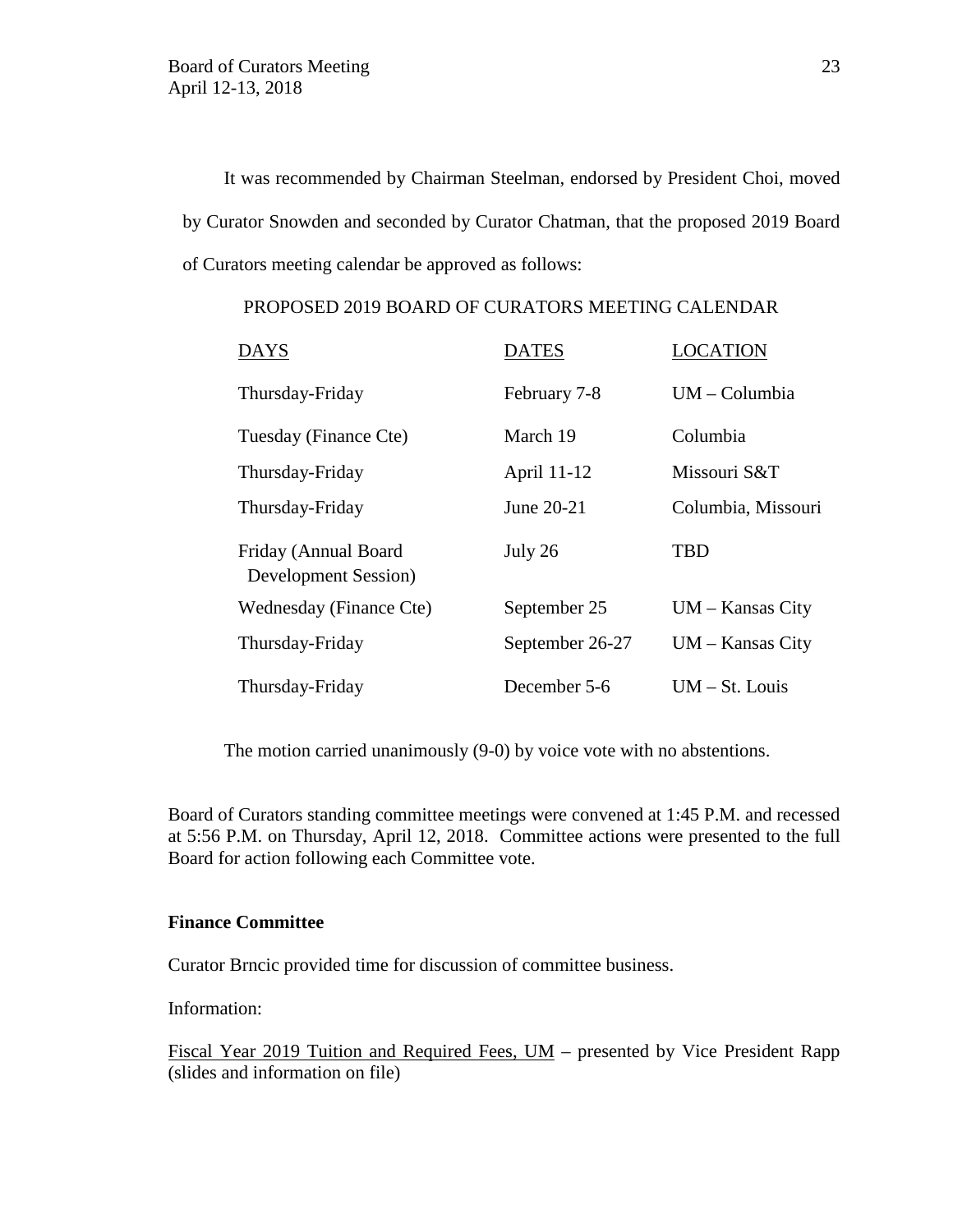Fiscal Year 2019 Supplemental and Other Related Enrollment Fees, UM – presented by Vice President Rapp (slides and information on file)

Review Fiscal Year 2019 Operating Budget Planning, UM – presented by Vice President Rapp (slides and information on file)

Administrative Review Update – presented by Vice President Rapp (slides on file)

Action:

Five-Year Campus Capital Project Plans, UM – presented by Vice President Rapp (information on file)

It was recommended by Chancellor Cartwright, Interim Chancellor Bichelmeyer,

Interim Chancellor Maples and Chancellor George, endorsed by President Choi,

recommended by the Finance Committee, moved by Curator Brncic and seconded by

Curator Graham, that the:

Five-Year Capital Plans:

- MU: Translational Precision Medicine Complex, School of Nursing Renovation & Addition, and Medical Science Building- Upgrade & Maintenance of Research Vivarium
- UMKC: Conservatory of Music and Dance, Spencer Chemistry-Biological Science Renovation Phase II, and Health Sciences Interprofessional Education and Research Building
- Missouri S&T: Schrenk Hall Addition and Renovation Phase III, Engineering Research Lab Addition and Renovation, Library/Learning Commons, and Havener Center Renovation and Expansion
- UMSL: Space Consolidation & Infrastructure, Social Science Building Renovation, and Stadler Hall Renovation
- MU Health Care: Women's & Children's Hospital Building Exterior, Primary Care Clinic Facility - Land and Building, 6 West Patient Room Maximization, and Off-site Laboratory Relocation

be approved for further planning and development.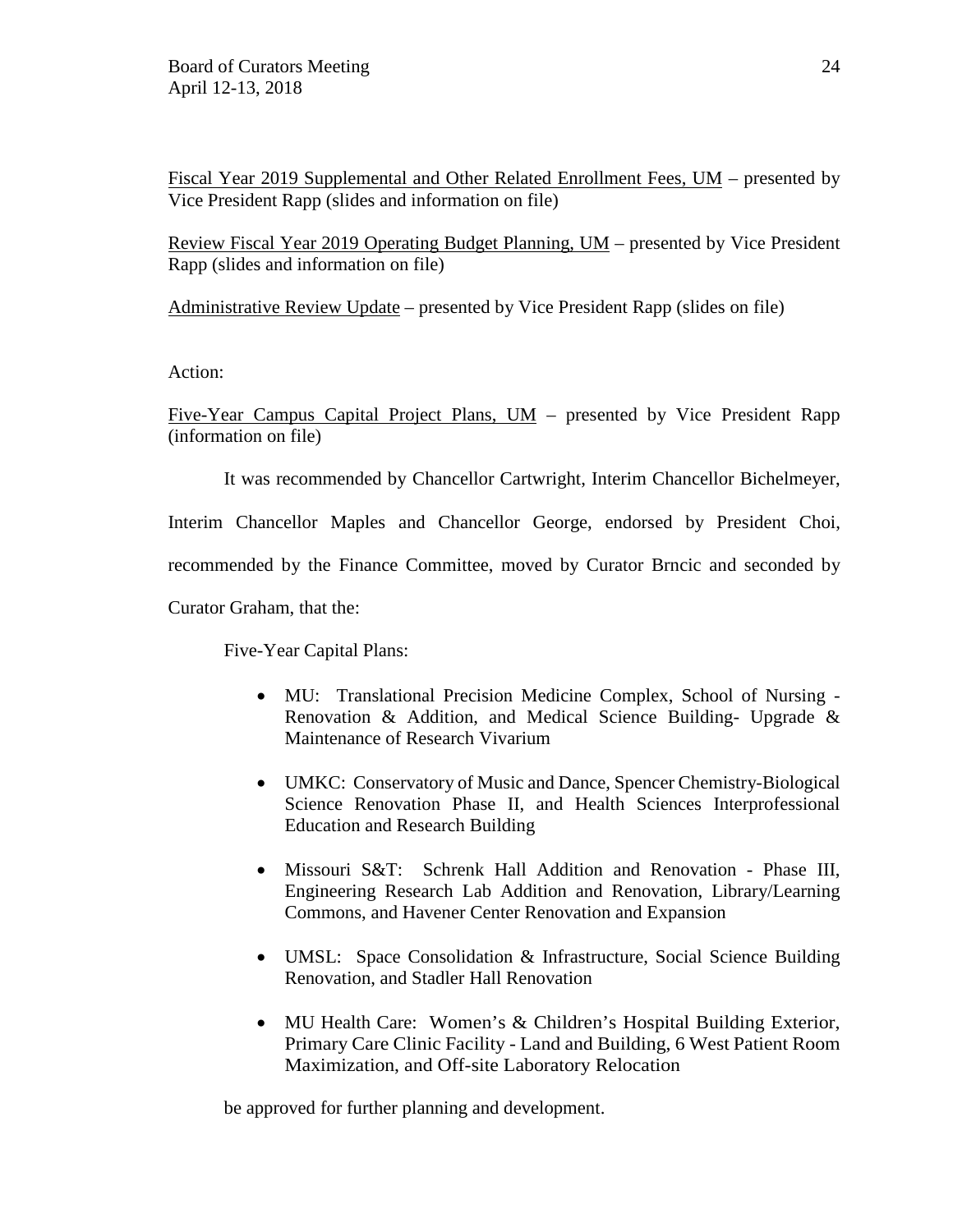The motion carried unanimously (9-0) by voice vote with no abstentions.

### Fiscal Year 2020 State Capital Appropriations Request, UM – presented by Vice President Rapp (information on file)

It was recommended by Chancellor Cartwright, Interim Chancellor Bichelmeyer, Interim Chancellor Maples and Chancellor George, endorsed by President Choi, recommended by the Finance Committee, moved by Curator Brncic and seconded by Curator Chatman, that the following action be approved:

> That President Choi be authorized to submit to the appropriate state offices the University's Fiscal Year 2020 State Capital Appropriations Request as shown on the schedule presented to the Board of Curators (and as on file with the minutes of this meeting).

The motion carried unanimously (9-0) by voice vote with no abstentions.

### **Compensation and Human Resources Committee**

Curator Phillips provided time for discussion of committee business.

Annual Benefits Report and Annual Retirement Plan Actuarial Report, UM – presented by Interim Associate Vice President Fischer (information on file for this information item)

### **Academic, Student Affairs and Research & Economic Development Committee**

Chairman Snowden provided time for discussion of committee business.

New Degree Proposal, PhD Music Education, MU – presented by Senior Associate Vice President Graham (information on file)

It was recommended by Sr. Associate Vice President Steve Graham, endorsed by President Mun Choi, recommended by the Academic, Student Affairs, & Research and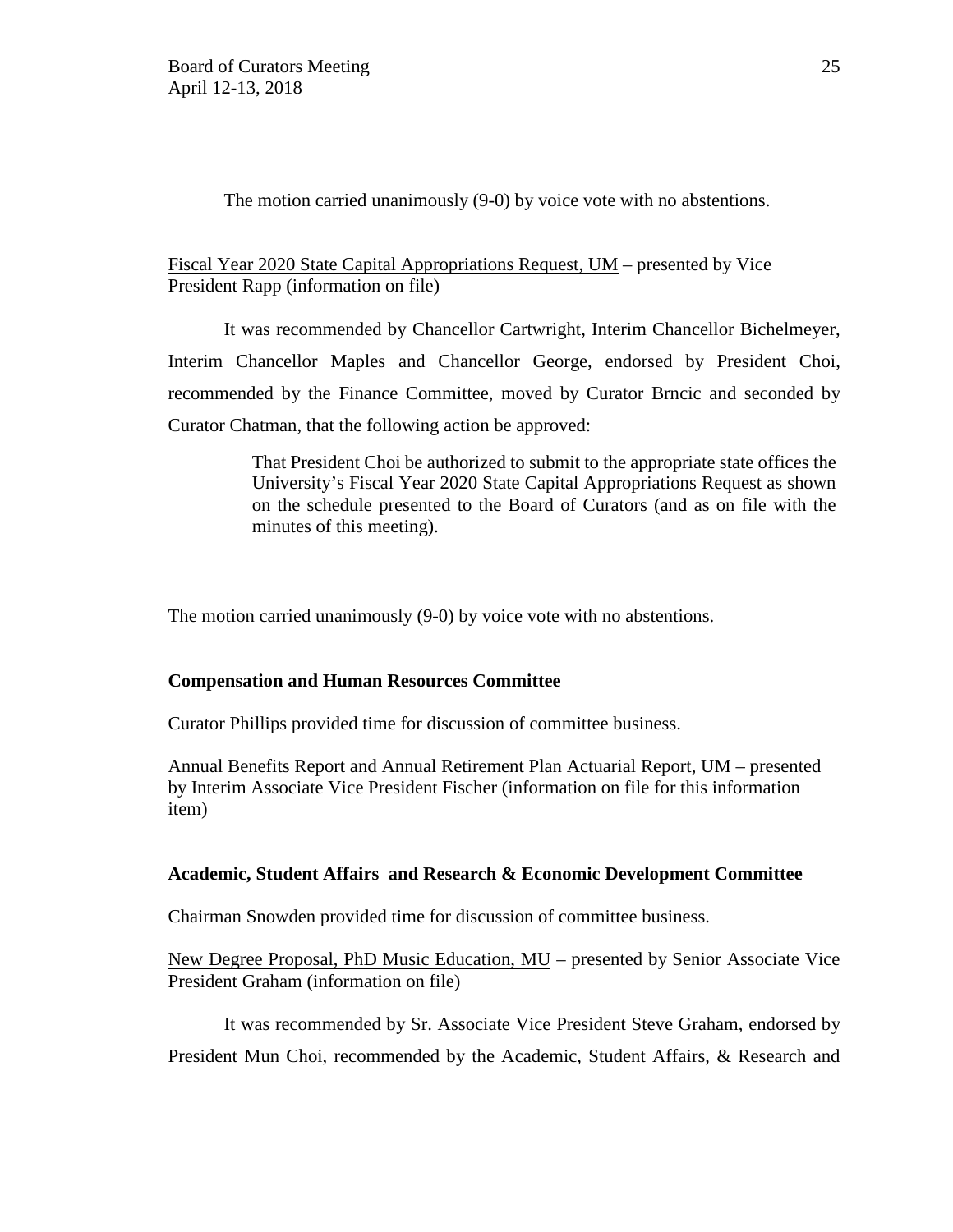Economic Development Committee, moved by Curator Snowden, seconded by Curator Phillips, that the following action be approved:

that the University of Missouri, Columbia be authorized to submit the attached proposal (as on file with the minutes of this meeting) for a PhD Music Education to the Coordinating Board for Higher Education for approval.

The motion carried unanimously (9-0) by voice vote with no abstentions.

Online Education – presented by President Choi and Senior Associate Vice President Graham (slides on file for this information item)

# **External Affairs, Marketing and Advancement Committee**

Chair Farmer provided time for discussion of committee business.

Information:

Advancement Report – University of Missouri – Columbia – presented by Mr. Tom Hiles (slides on file)

Advancement Report – Missouri University of Science and Technology – presented by Ms. Joan Nesbitt (slides on file)

### **Audit Committee**

Chairman Graham provided time for discussion of committee business.

Information:

- 1. Fiscal Year 2017 Single Audit Report and NCAA Agreed Upon Procedures Reports, UM – presented by Rachel Dwiggins with BKD (slides and information on file)
- 2. Fiscal Year 2018 External Audit Scope, UM presented by Rachel Dwiggins with BKD (slides and information on file)
- 3. Internal Audit and Consulting Quarterly Report, UM presented by Interim Chief Audit Executive Michelle Piranio (information on file)

### **Health Affairs Committee**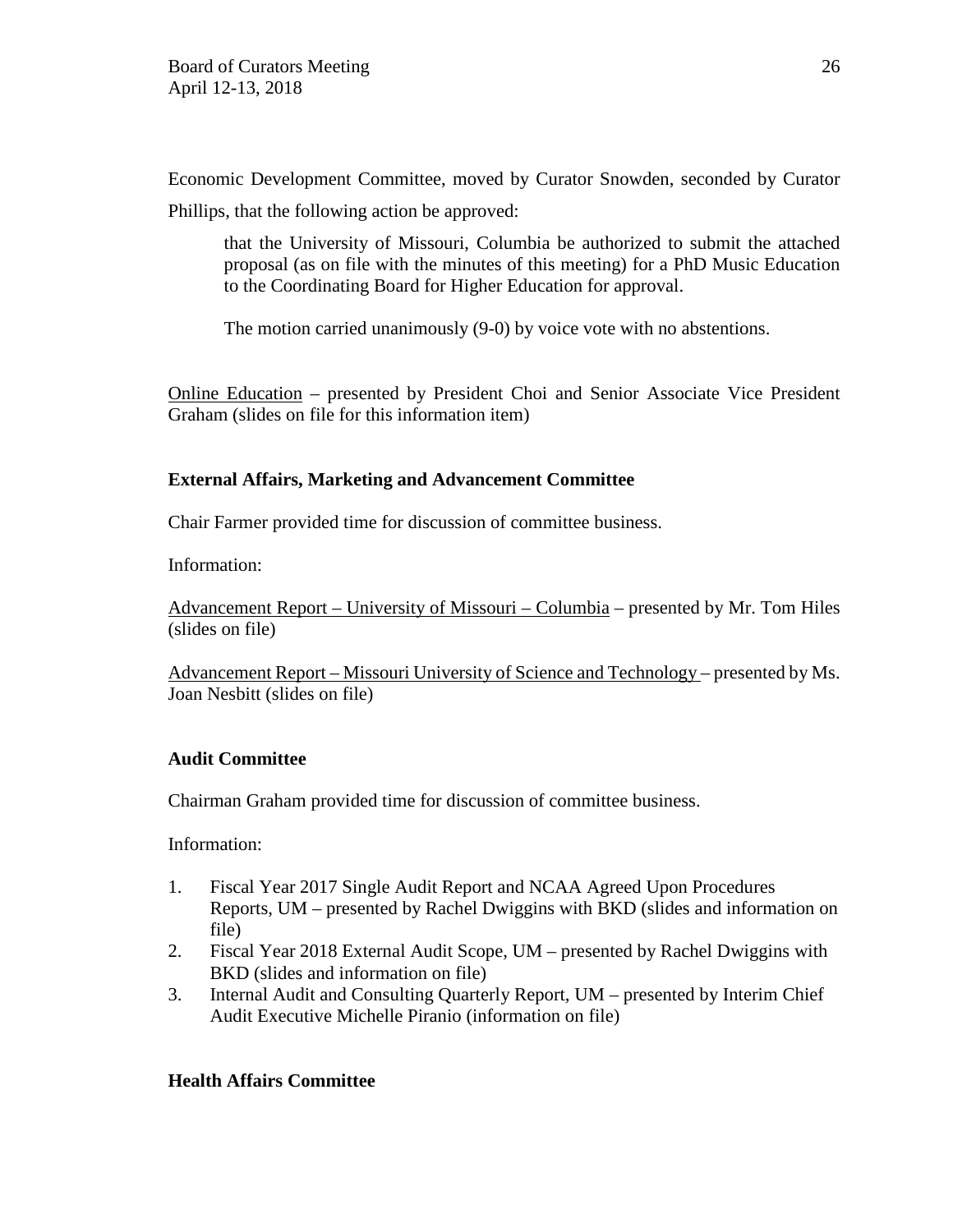Mr. Ron Ashworth and Ms. Teresa Maledy joined the meeting as members of the Health Affairs Committee

Information:

Quarterly Financial Update (written report only) – presented by Mr. Curtright (information on file)

Recommendation for MU Health Boards Structure and Meetings – presented by President Choi and Chancellor Cartwright (slides on file)

Minutes, February 1 and March 21, 2018 Health Affairs Committee Meetings – approved as presented to the Committee.

The public session of the Board of Curators meeting recessed at 5:56 P.M.

#### **Board of Curators Meeting – Executive Session**

A meeting of the University of Missouri Board of Curators was reconvened in executive session at 6:10 P.M., on Thursday, April 12, 2018, in the Silver and Gold Room of the Havener Center on the Missouri University of Science and Technology campus, Rolla, Missouri, pursuant to public notice given of said meeting. Curator David L. Steelman, Chair of the Board of Curators, presided over the meeting.

Present

The Honorable Julia G. Brncic The Honorable Darryl M. Chatman The Honorable Jamie L. Farmer The Honorable Maurice B. Graham The Honorable Jeffrey L. Layman The Honorable John R. Phillips The Honorable Phillip H. Snowden The Honorable David L. Steelman The Honorable Jon T. Sundvold

Also Present Dr. Mun Y. Choi, President Mr. Stephen J. Owens, General Counsel Ms. Cindy Harmon, Secretary of the Board of Curators

#### **Health Affairs Committee – Executive Session**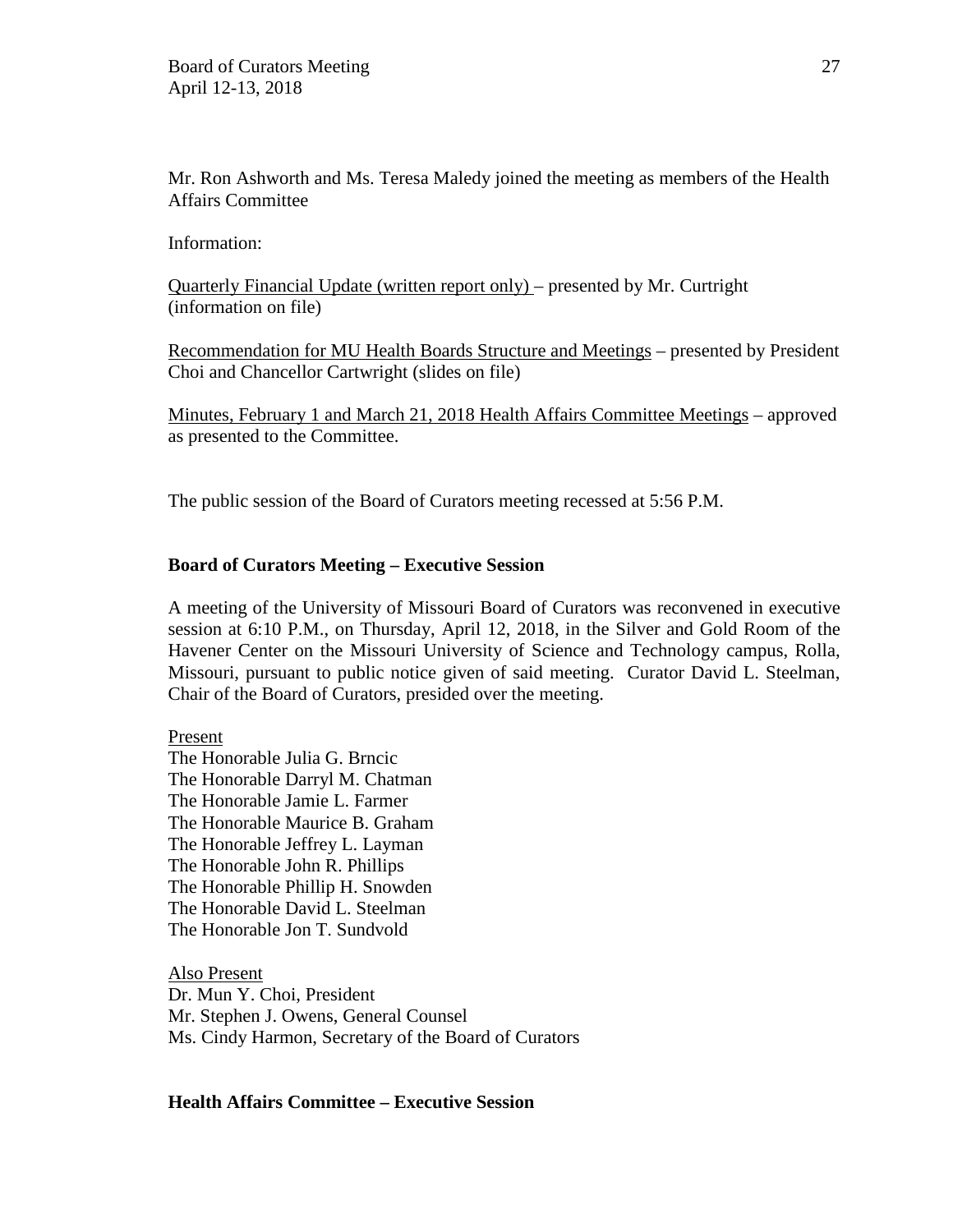Mr. Ron Ashworth and Ms. Teresa Maledy joined the meeting as members of the Health Affairs Committee.

Others who joined the meeting included Chancellor Cartwright, Mr. Jonathon Curtright, Dean Delafontaine, Interim Vice President Rapp, Mr. Robert Hess, Mr. Blake Schofield and Ms. Jeri Doty.

Report on personnel, contract items and legal advice – presented by Mr. Robert Hess, Mr. Curtright and President Choi

No action taken by the Board.

Chancellor Cartwright, Mr. Jonathon Curtright, Dean Delafontaine, Interim Vice President Rapp, Mr. Robert Hess, Mr. Blake Schofield and Ms. Jeri Doty excused themselves from the meeting.

### **Audit Committee Meeting – Executive Session**

Ms. Rachel Dwiggins, Mr. Nick Chambers and Mr. Michael Flaxbeard with BKD joined the meeting.

President Choi and General Counsel Owens excused themselves from the meeting.

### Annual Communication with External Auditors

No action taken by the Board.

Members of BKD excused themselves from the meeting.

### Review of BKD Performance

No action taken by the Board.

The Board of Curators meeting recessed at 7:08 P.M. on Thursday, April 12, 2018.

# **Chancellor's Tapas-Style Dinner for the Board of Curators, President and General Officers (By Invitation)**  $6:45 - 8:00$  P.M. Thursday, April 12, 2018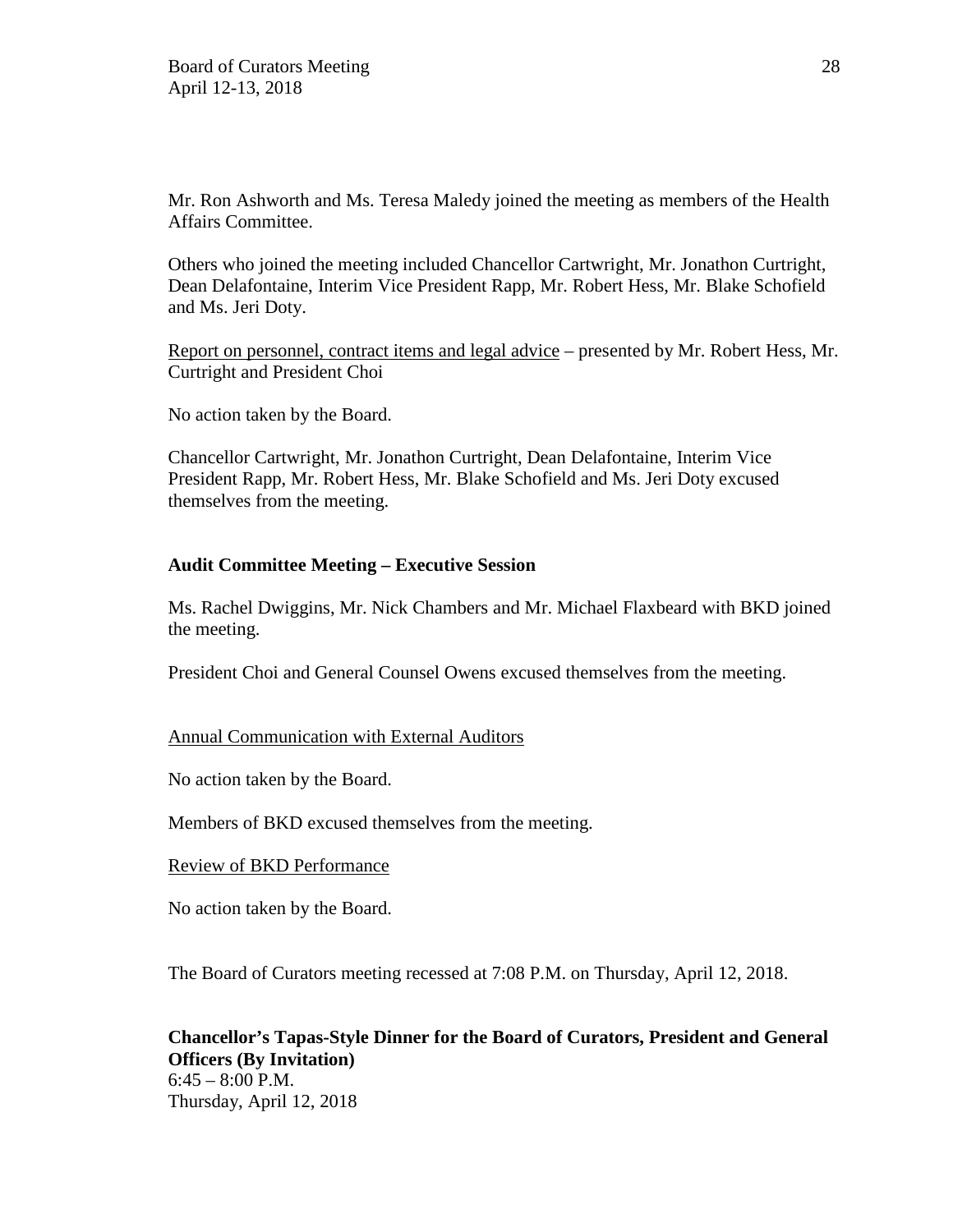Hosted by: Interim Chancellor Christopher G. Maples and Ms. Sara Marcus Location: Kummer Student Design Center, 1051 North Bishop Avenue, Rolla, Missouri Program: Award-Winning Design Projects

### **BOARD OF CURATORS MEETING**

**Missouri S&T Faculty Senate Breakfast and Presentation with the Board of Curators**  $8:00 - 8:45$  A.M. Friday, April 13, 2018

Topic: Elevating Missouri through Research and Education Location: St. Pat's Ballroom C, Havener Center

### **PUBLIC SESSION**

A meeting of the University of Missouri Board of Curators reconvened in public session at 9:05 A.M., on Friday, April 13, 2018, in St. Pat's Ballroom A&B of the Havener Center on the Missouri University of Science and Technology campus, Rolla, Missouri, pursuant to public notice given of said meeting. Curator David L. Steelman, Chair of the Board of Curators, presided over the meeting.

Present

The Honorable Julia G. Brncic The Honorable Darryl M. Chatman The Honorable Jamie L. Farmer The Honorable Maurice B. Graham The Honorable Jeffrey L. Layman The Honorable John R. Phillips The Honorable Phillip H. Snowden The Honorable David L. Steelman The Honorable Jon T. Sundvold

Also Present Dr. Mun Y. Choi, President Mr. Stephen J. Owens, General Counsel Ms. Cindy Harmon, Secretary of the Board of Curators Dr. Gary K. Allen, Vice President for Information Technology Dr. Barbara A. Bichelmeyer, Interim Chancellor for University of Missouri – Kansas **City** Dr. Alexander Cartwright, Chancellor for University of Missouri-Columbia Mr. Jonathan Curtright, Chief Executive Officer, MU Health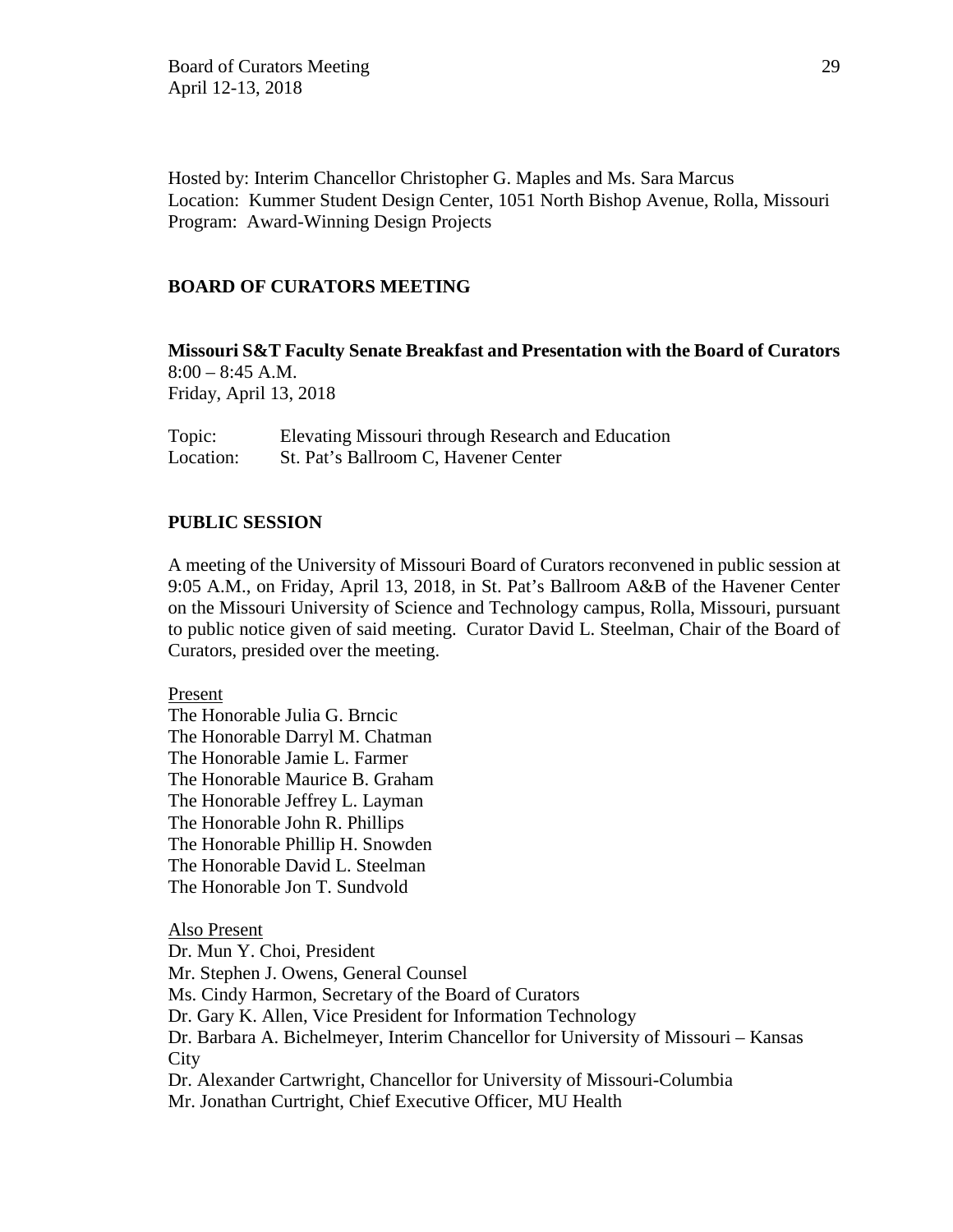Ms. Marsha Fisher, Interim Associate Vice President for Human Resources Dr. Thomas F. George, Chancellor for University of Missouri-St. Louis Dr. Steven W. Graham, Senior Associate Vice President for Academic Affairs Dr. Chris Maples, Interim Chancellor for Missouri University of Science and Technology Dr. Mark McIntosh, Vice President for Research and Economic Development Dr. Kevin G. McDonald, Chief Diversity Officer Ms. Michelle M. Piranio, Interim Chief Audit Executive Mr. Ryan D. Rapp, Vice President for Finance Dr. Marshall Stewart, Vice Chancellor, Extension and Engagement Ms. Christine Holt, Chief of Staff, UM System Mr. Christian Basi, Director of Media Relations Media representatives

### **General Business**

University of Missouri Board Chair Report – presented by Chair Steelman (slides on file)

The Board Chair spoke about the importance of shared governance and collaboration for the University.

University of Missouri System President's Report – presented by President Choi (slides on file)

The President discussed strategic goals and their progress.

Missouri University of Science and Technology Strategic Plan Highlights – presented by Interim Chancellor Maples

Critical Issue Discussion – The University Task Force – discussion led by University Task Force Chair Chatman, AGB Consultant, Dr. Terrence MacTaggart and Mr. Nick Beydler (slides on file)

Further discussion is planned for the June 22, 2018 Board of Curators meeting. No action taken by the Board.

### **General Business**

Good and Welfare

Draft June 21-22, 2018 Board of Curators meeting agenda – no discussion (on file)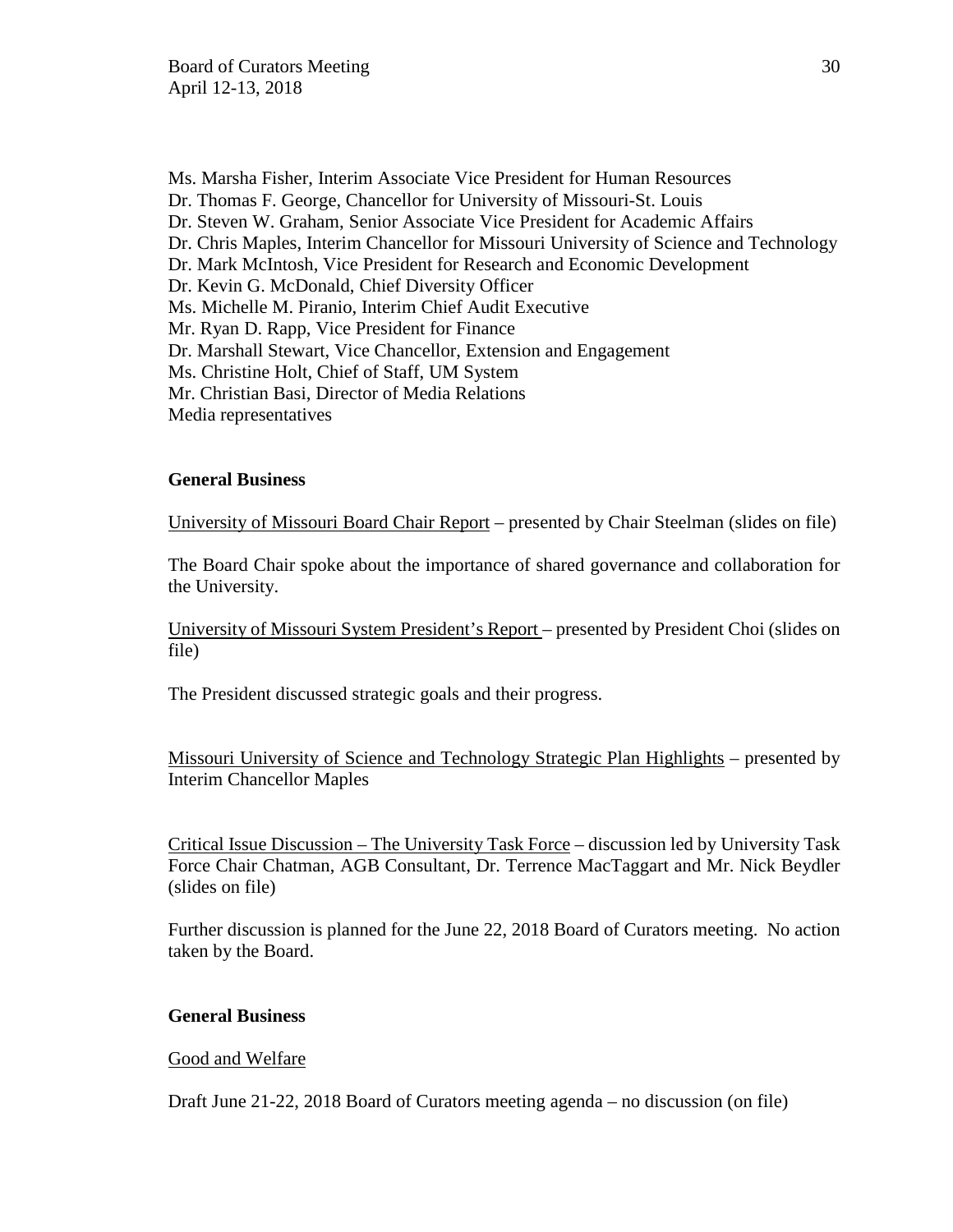The public session of the Board of Curators meeting adjourned at 12:10 P.M. on Friday, April 13, 2018.

### **Executive Session**

A meeting of the University of Missouri Board of Curators was reconvened in executive session at 12:25 P.M., on Friday, April 13, 2018, in the Silver and Gold Room of the Havener Center on the Missouri University of Science and Technology campus, Rolla, Missouri, pursuant to public notice given of said meeting. Curator David L. Steelman, Chair of the Board of Curators, presided over the meeting.

Present

The Honorable Julia G. Brncic The Honorable Darryl M. Chatman The Honorable Maurice B. Graham The Honorable Jeffrey L. Layman The Honorable John R. Phillips The Honorable Phillip H. Snowden The Honorable David L. Steelman The Honorable Jon T. Sundvold

The Honorable Jamie L. Farmer was absent for this executive session.

Also Present Dr. Mun Y. Choi, President Mr. Stephen J. Owens, General Counsel Ms. Cindy Harmon, Secretary of the Board of Curators Ms. Courtney Lauer, Student Representative to the Board of Curators

### **General Business**

General Counsel's Report and Litigation Report, continued – presented by General Counsel Owens

Ms. Courtney Lauer excused herself from the meeting due to a conflict.

No action taken by the Board.

Ms. Lauer rejoined the meeting.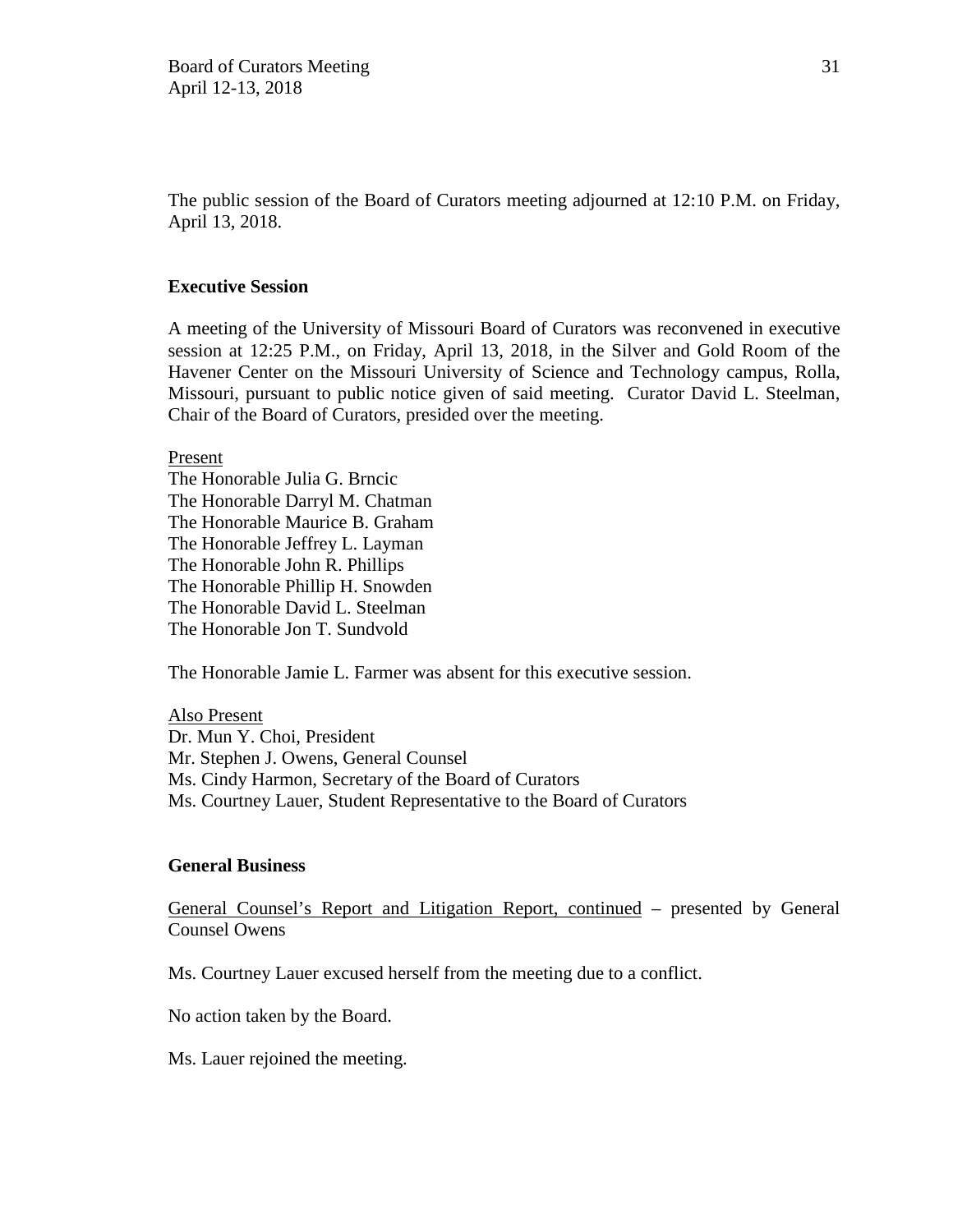### **Consent Agenda – Executive Session**

It was endorsed by President Choi, moved by Curator Graham and seconded by Curator Layman, that the following items be approved by consent agenda:

### **Consent Agenda**

- 1. Property Lease, Lot #2, Fraternity Drive, Rolla, Missouri, Missouri S&T
- 2. Curators' Professor Emeritus, Allan Pringle, Missouri
	- 1. Property Lease, Lot #2, Fraternity Drive, Rolla, Missouri, Missouri  $S&T$  -

that the Vice President for Finance be authorized to extend the lease of Lot #2, Fraternity Drive, Rolla, Missouri with the Eta Chapter of Beta Sigma Psi from December 31, 2033, to December 31, 2049. Additionally, approval is requested to change the maximum debt allowed by the lease from \$320,000 to \$3,000,000 and to increase the performance bonding requirement threshold from \$1,000 to \$25,000.

2. Curators' Professor Emeritus, Allan Pringle, Missouri S&T –

that upon the recommendation of Interim Chancellor Maples it is recommended that Professor Allan Pringle be named to the position University of Missouri Curators' Distinguished Teaching Professor Emeritus posthumously, effective 03/01/2017.

Roll call vote of the Board:

Curator Brncic voted yes. Curator Chatman voted yes. Curator Farmer was absent. Curator Graham voted yes. Curator Layman voted yes. Curator Phillips voted yes. Curator Snowden voted yes. Curator Steelman voted yes. Curator Sundvold voted yes.

The motion carried.

President's Report on personnel and contracts – presented by President Choi.